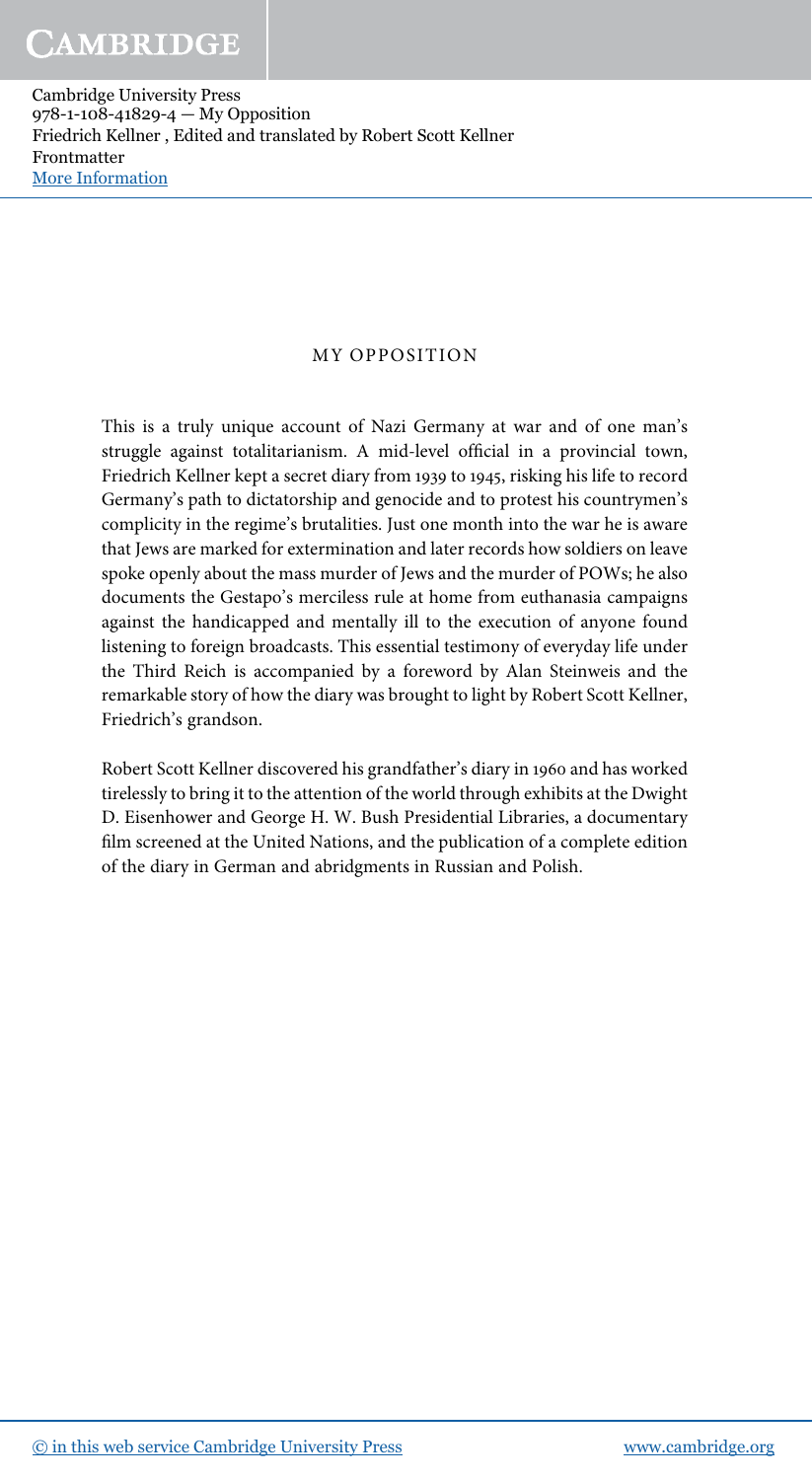Cambridge University Press 978-1-108-41829-4 — My Opposition Friedrich Kellner , Edited and translated by Robert Scott Kellner Frontmatter [More Information](www.cambridge.org/9781108418294)

# MY OPPOSITION

The Diary of Friedrich Kellner – A German against the Third Reich

> Translated and Edited by ROBERT SCOTT KELLNER

> > With a Foreword by Alan E. Steinweis

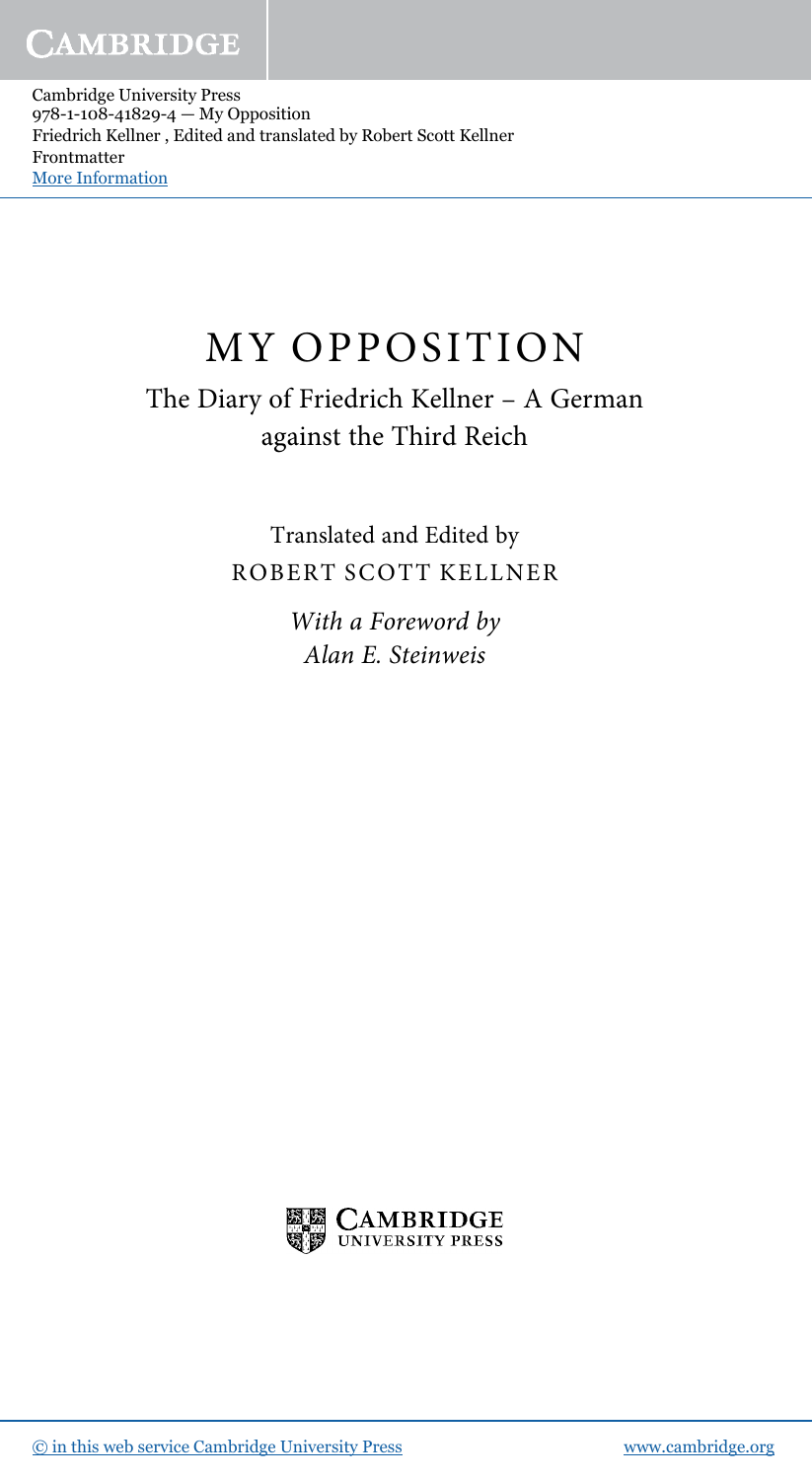Cambridge University Press 978-1-108-41829-4 — My Opposition Friedrich Kellner , Edited and translated by Robert Scott Kellner Frontmatter [More Information](www.cambridge.org/9781108418294)

#### **CAMBRIDGE UNIVERSITY PRESS**

University Printing House, Cambridge CB2 8BS, United Kingdom

One Liberty Plaza, 20th Floor, New York, NY 10006, USA

477 Williamstown Road, Port Melbourne, VIC 3207, Australia

314–321, 3rd Floor, Plot 3, Splendor Forum, Jasola District Centre, New Delhi – 110025, India

79 Anson Road, #06–04/06, Singapore 079906

Cambridge University Press is part of the University of Cambridge.

It furthers the University's mission by disseminating knowledge in the pursuit of education, learning, and research at the highest international levels of excellence.

> www.cambridge.org Information on this title: www.cambridge.org/9781108418294 DOI: 10.1017/9781108289696

> > © Robert Scott Kellner 2018

This publication is in copyright. Subject to statutory exception and to the provisions of relevant collective licensing agreements, no reproduction of any part may take place without the written permission of Cambridge University Press.

First published 2018

Printed in the United Kingdom by TJ International Ltd. Padstow, Cornwall

A catalogue record for this publication is available from the British Library.

Library of Congress Cataloging-in-Publication Data

NAMES: Kellner, Friedrich, 1885–1970, author. | Kellner, Robert Scott, editor.

TITLE: My opposition : the diary of Friedrich Kellner – a German against the Third Reich / edited by Robert Scott Kellner ; with a foreword by Alan E. Steinweis.

Other titles: Vernebelt, verdunkelt sind alle Hirne. German

DESCRIPTION: Cambridge, United Kingdom; New York, NY : Cambridge University Press, 2017. | Includes bibliographical references and index.

IDENTIFIERS: LCCN 2017030752 | ISBN 9781108418294 (hardback : alkaline paper) SUBJECTS: LCSH: Kellner, Friedrich, 1885–1970 – Diaries. | World War, 1939–1945 – Personal narratives, German. | Kellner, Friedrich, 1885–1970 – Political and social views. | Germany – Officials and employees – Diaries. | Germany – History – 1933–1945 – Biography. | Anti-Nazi movement – Germany – Laubach (Giessen) | Jews – Persecutions – Germany – Laubach (Giessen) – History – 20th century. | World War, 1939–1945 – Germany – Laubach (Giessen) CLASSIFICATION: LCC <sup>D</sup>811.5 .K4513 2017 | DDC 943.086/4092 [B]–dc23 LC record available at https://lccn.loc.gov/2017030752

ISBN 978-1-108-41829-4 Hardback

Cambridge University Press has no responsibility for the persistence or accuracy of URLs for external or third-party internet websites referred to in this publication and does not guarantee that any content on such websites is, or will remain, accurate or appropriate.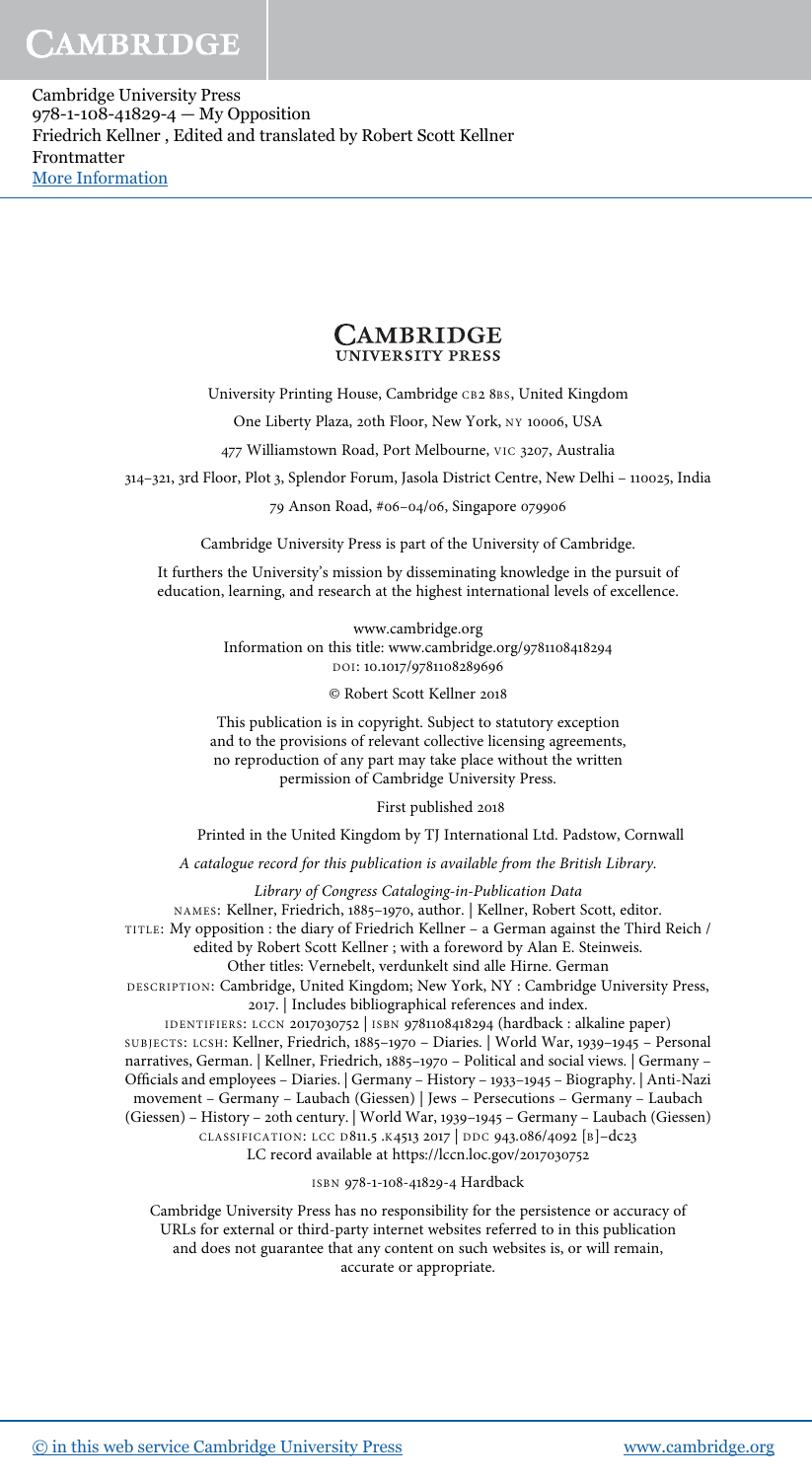> Hitler has risen to be a glaring example of abomination for mankind. For me he has always been what he was: a brigand, a beast!

> > Friedrich Kellner, December 17, 1942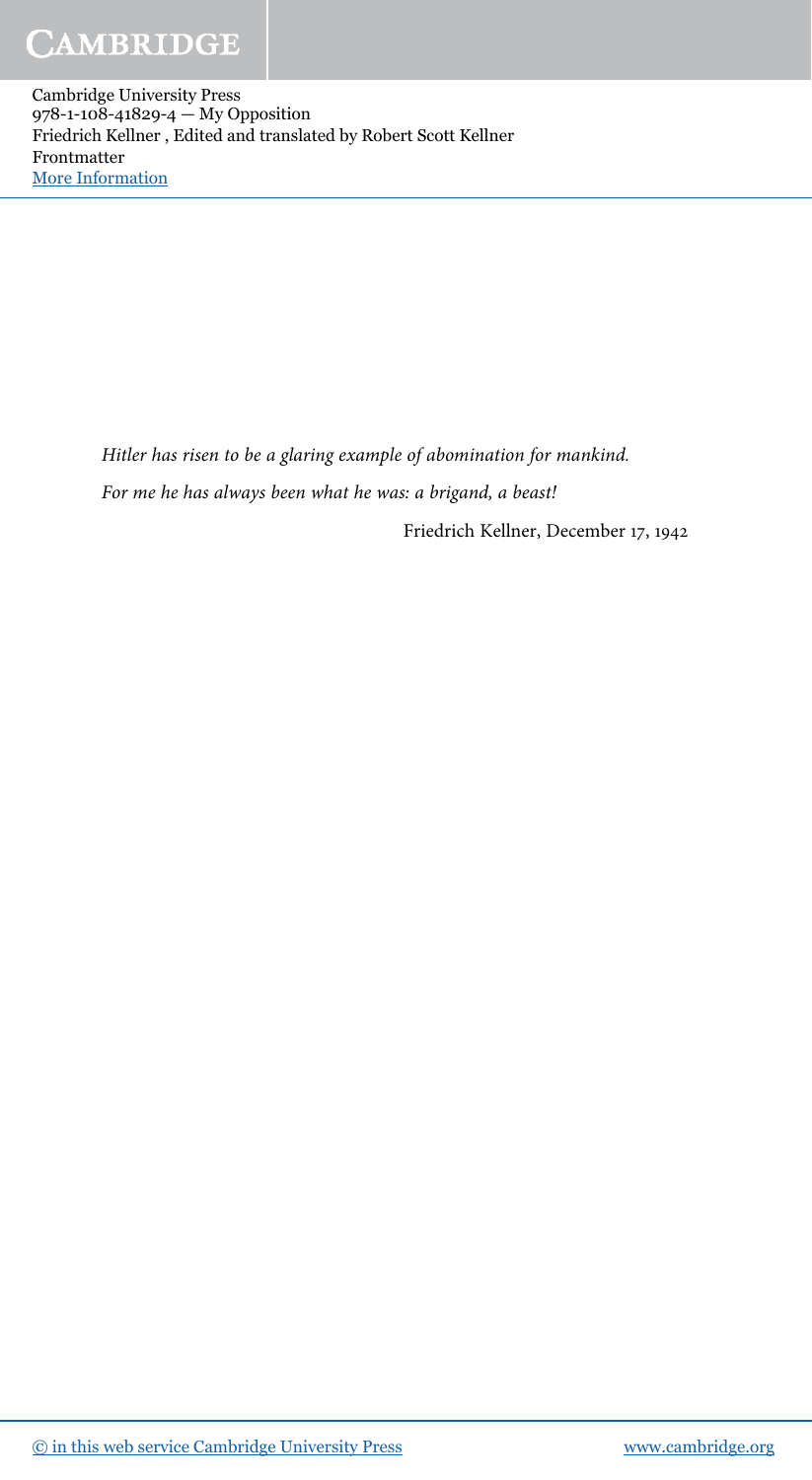# **CONTENTS**

Foreword page ix Alan E. Steinweis Preface xix

Biographical Narrative 1

About the Translation 25

Pre-War Writings 27

# The Diary

Acknowledgments 412 Notes 414 Works Cited 466 Index 475

Plate section between pages 96 and 97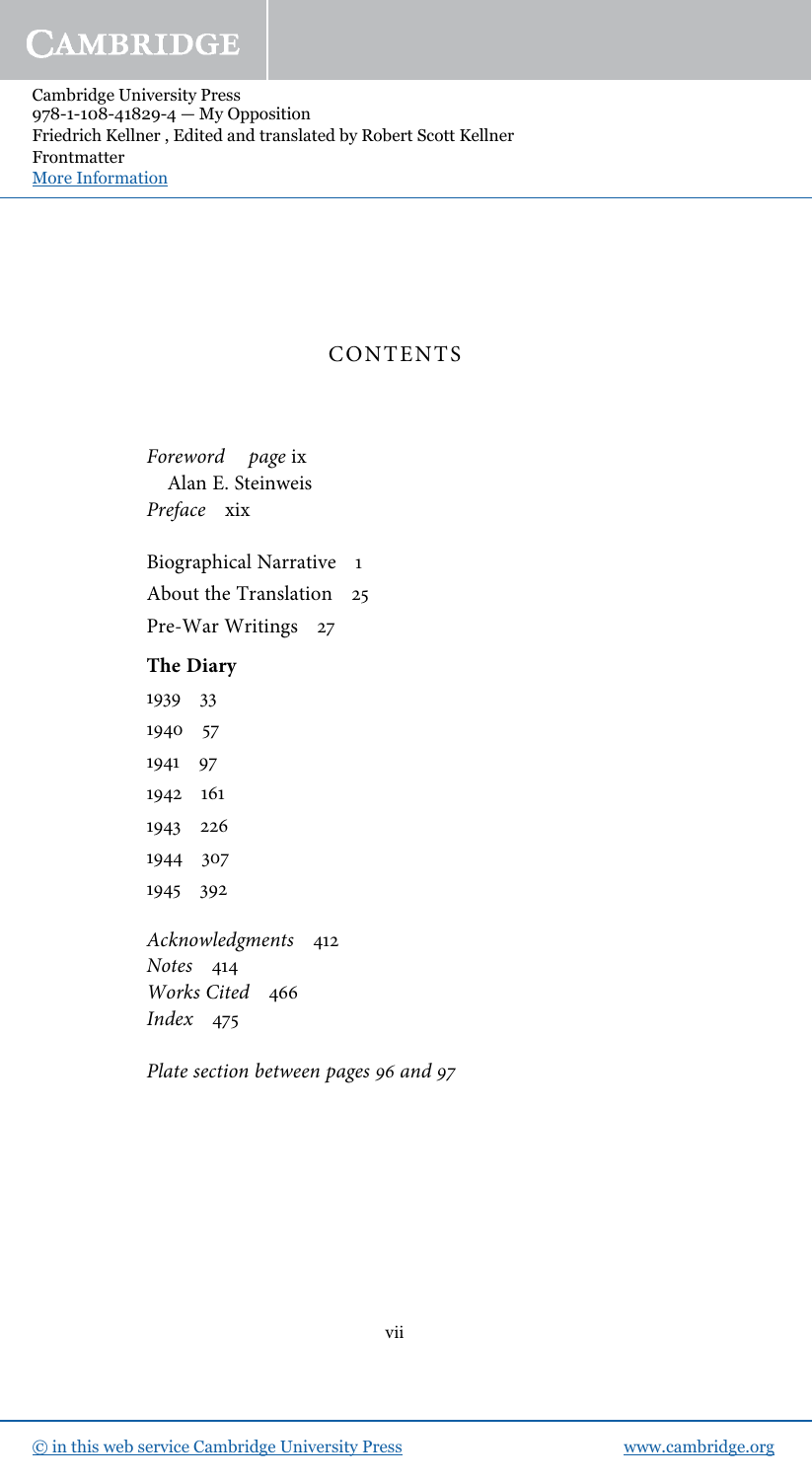# FOREWORD

In 1933, Friedrich Kellner relocated from his home city of Mainz to the small town of Laubach. Located on the river Wetter on the western edge of the Vogelsberg mountain region, Laubach had a population of slightly less than 2,000 in 1933. The town lies about 75 kilometers northeast of Frankfurt and about 25 kilometers directly east of Giessen, an important university town and administrative center in Upper Hesse, the northern section of the German province then known as the People's State of Hesse (Volksstaat Hessen).<sup>1</sup> Laubach dates from the eighth century and is known for its impressive medieval castle, winding alleys, and half-timbered houses. The town had been connected to the wider region by the Hungen-Mücke railroad line since 1890. The local courthouse, where Friedrich Kellner assumed his professional duties in 1933, had been established in 1822. 2

A committed Social Democrat and steadfast opponent of Nazism, Kellner went to Laubach to escape retribution from Nazi activists in Mainz. Ironically, his destination was itself a stronghold of Nazism. In the Reichstag election of July 1932, the NSDAP had received 62.9 percent of the votes cast in Laubach, in contrast to the 37.3 percent of the vote attained by the Nazis nationally. The Social Democrats, who in the closing days of the Weimar Republic had constituted the only real opposition to Nazism in Laubach and the surrounding region, had received only 18.7 percent of Laubach's votes. The electoral success of the Nazis in July 1932 was even more dramatic in the county (Kreis) to which Laubach belonged, Kreis Schotten, where Hitler's party received 77.4 percent of the vote. In all of Germany, only one county had given the Nazis a higher percentage of the vote than Schotten. In the city of Mainz, where Kellner had lived almost his entire life before 1933, the Nazis received 31 percent of the vote in July 1932, lower than the national average and far less than the combined result for the Social Democrats and the Communists.<sup>3</sup> Kellner nevertheless considered the move from Mainz to Laubach to be to his advantage. In his new base in Laubach, he would benefit from the protections accorded by a promotion in his civil service rank. He was also, at first, not known for his anti-Nazi activism in Laubach, as he had been in Mainz, although the local Nazi officials in Laubach would eventually come to regard him as a troublemaker.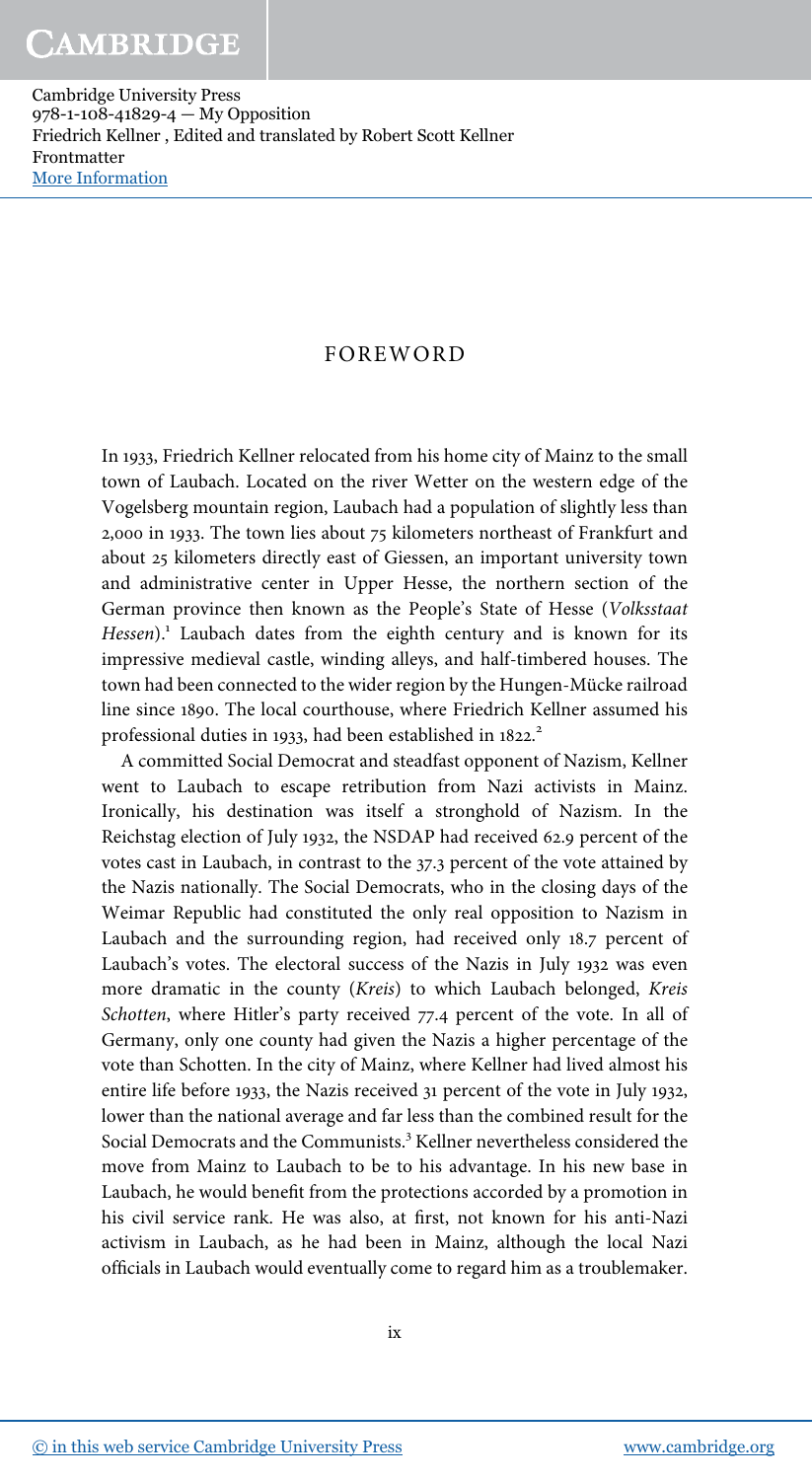#### x MY OPPOSITION

In 1938, Laubach was integrated into the county of Giessen. The area bore many of the hallmarks of rural Upper Hesse. The population was overwhelmingly Protestant and drew its livelihood from occupations related to agriculture. Of the 69,000 people in the county (not including the city of Giessen), 55,000 – about 80 percent – lived in towns of 2,000 inhabitants or fewer.<sup>4</sup> One of the most notable conclusions to have been posited by historians who have analyzed the elections of the Weimar Republic is that the Nazis achieved their greatest support in the Protestant countryside, so in this regard the area around Laubach corresponded to a broader pattern. Like in other Nazi strongholds, rural Upper Hesse lacked the two segments of the German population that had been least enthusiastic about Nazism before 1933: the industrial working class and Catholics, whose well-established party loyalties and political subcultures had made these two groups less susceptible to the attraction of Nazism than other segments of German society.<sup>5</sup> The fact that these groups were largely absent from the region accounts for a lower level of resistance to Nazism there after 1933. Had Kellner landed in Berlin or the Ruhr industrial region in 1933 rather than in Laubach, his assessment of his fellow Germans in his diary may well have been less severe.

Kellner's diary begins in late 1939 and therefore tells us relatively little about the actual events of the pre-war years of Nazi rule. But in several entries made during the war, Kellner did summarize in general terms his analysis of the death of German democracy and the rise of the Nazi dictatorship. On October 7, 1939, he described what he regarded as eighteen "cardinal errors" that "this Nazi tyranny" had made since coming to power. These included "the enforced greeting, 'Heil Hitler'"; "one-sided control of public opinion"; "suppressing free expression of opinion"; "protecting the Old Fighters and Party members, even if they are criminals"; "persecuting decent citizens only because they once had another opinion and perhaps referred to the Nazis as an abscess"; "persecution and extermination of the Jews"; "disrespect for people's religious convictions"; "unbelievable over-organization in the nation and, in particular, in the Party and its institutions"; "dreadfully unproductive offices (and a bloated bureaucracy)"; "easy sinecures and benefits for Nazi Party members (minor offices, utensils, uniforms, toys, circus, fanfares: Sieg-Heil, Sieg-Heil)"; "The Führer commands and we follow"; and "we owe everything to our Führer."

Despite these offensive attributes of the regime, the German people, in Kellner's estimation, had supported it enthusiastically. In the very same early entry in the diary, Kellner attempted to explain why:"Too many of my fellow men allowed themselves to be deluded by National Socialist propaganda,"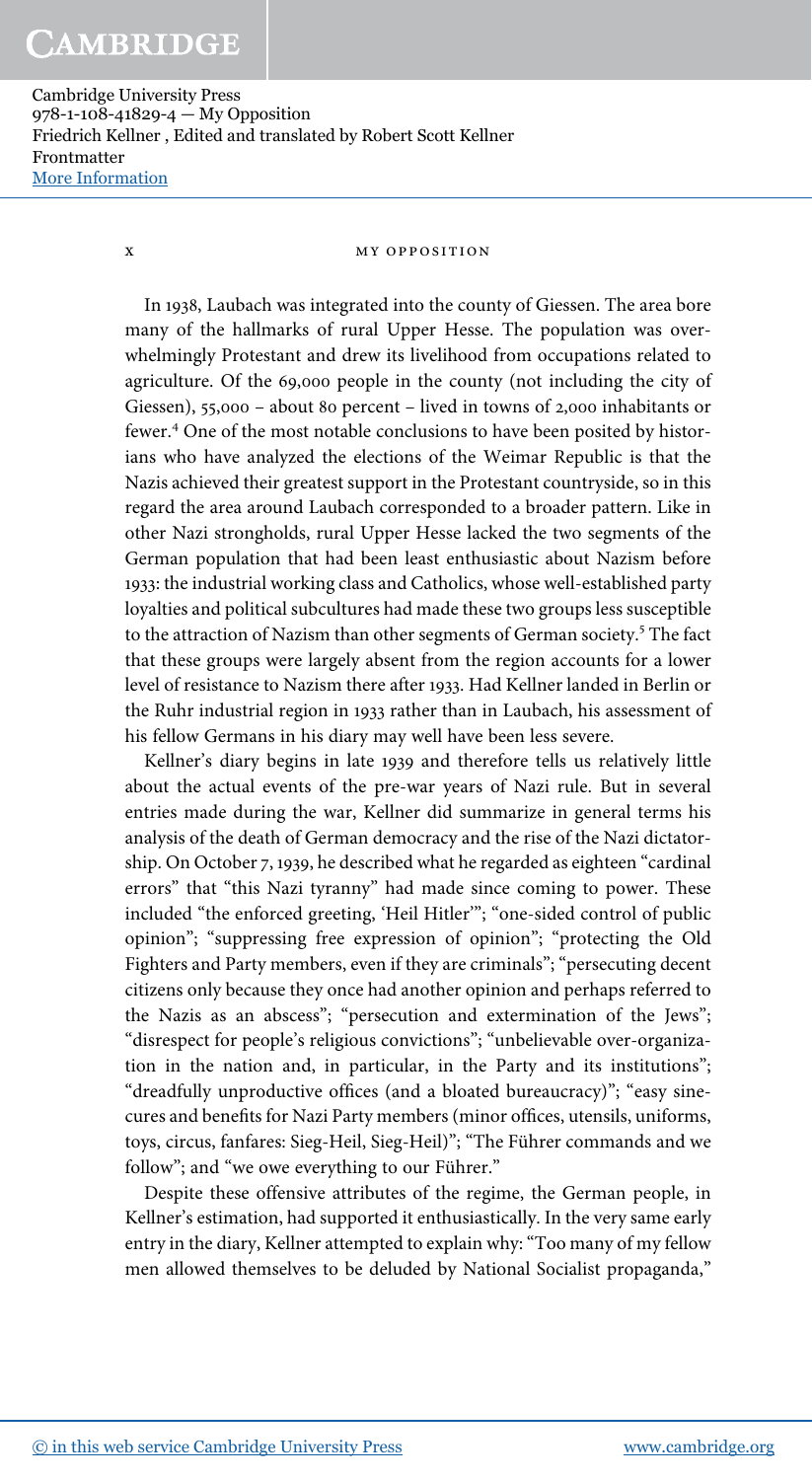#### foreword xi

which, he believed, amounted to little more than "bluff and swindle; base public fraud." He gave vent to this same exasperation two days later: "What our ancestors had fought to achieve over centuries was forfeited in 1933 by inane carelessness, incomprehensible gullibility, and the damned blasé attitude of the German middle class." Kellner's contempt not only for the immorality of the Nazi leadership, but also for the stupidity (a term he used often) of so many of his countrymen runs as a leitmotif through the diary.

One unusual characteristic of rural Hesse that helps explain the high level of support for Nazism in the region was its significant population of Jews who resided in small towns. These Jewish communities had been there for centuries. Many of the Jews had been "Schutzjuden" who had enjoyed the protection of local rulers during periods when Jews had been expelled from other parts of Germany. By the beginning of the twentieth century, over 400 towns in all regions of Hesse were homes to officially recognized Jewish communities. These included Laubach, which had forty-one Jewish residents (as of 1925) and a seventy-eight-seat synagogue dating from 1780. 6 The level of Jewish integration was lower in such towns than in the major cities. Intermarriage, for example, was a good deal less common than in Berlin or Frankfurt. Many of the small-town Jews in Hesse ran small businesses specializing in household goods, clothing, or tools. Others engaged in "middleman" occupations, most notably cattle trade. The complex economic interdependencies between Jewish cattle dealers and their Christian customers had historically been a source of anti-Semitism in the region. In tough economic times, farmers were confronted with the threat of repossession when experiencing difficulty making payments on cattle they had bought on credit. When in the late 1920s, after a severe downturn in the German agricultural economy, the inhabitants of many Hesse towns mobilized to pressure local courts to block repossessions, Jewish cattle dealers were stigmatized as the greedy, unforgiving face of capitalism.<sup>7</sup>

Peasant anti-Semitism had, in fact, long played an important role in the politics of rural Hesse, eventually emerging as an important factor in the success of Nazism there. The region had been a bastion of the peasant movement led by the populist agitator Otto Böckel in the 1880s and 1890s. A librarian and folklorist by training, Böckel analyzed the difficulties faced by farmers as a result of the transformation of German agriculture from a manorial system to modern capitalism. He laid much of the blame for their suffering at the feet of Jewish money lenders, cattle dealers, and grain speculators. He published a virulently anti-Semitic newspaper, the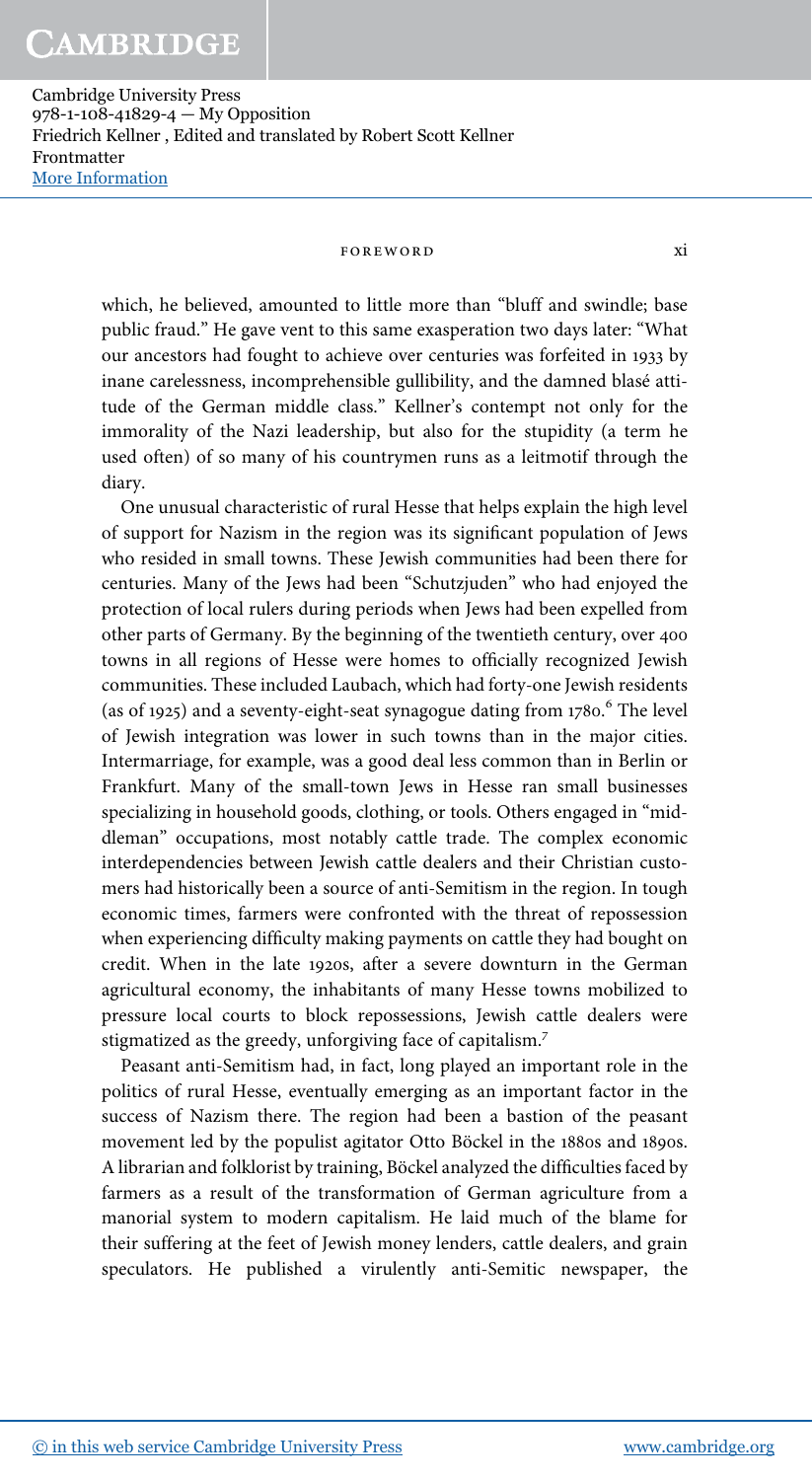Cambridge University Press 978-1-108-41829-4 — My Opposition Friedrich Kellner , Edited and translated by Robert Scott Kellner Frontmatter [More Information](www.cambridge.org/9781108418294)

#### xii my opposition

Reichsherold, and was elected to the Reichstag in 1887 on the platform of "Against Junkers and Jews." A little while later Böckel founded the Hessebased Antisemitic People's Party (Antisemitische Volkspartei), which throughout its existence until 1919 advocated the disenfranchisement of Jews.<sup>8</sup>

One of the political spinoffs of Böckel's movement was the German Social Party, which before World War I enjoyed its highest level of support in the precise area where Laubach was located. During the Weimar period, this particular political tradition was carried forward first by the Hessian Peasant League (Hessischer Bauernbund) and then by the Christian National Peasant and Rural People's Party (Christlich-Nationale Bauern- und Landvolkpartei). In the Reichstag election of September 1930, the latter party received slightly fewer votes than the NSDAP in Schotten County, where Laubach was located, but by the July 1932 election its supporters had abandoned it for the NSDAP. One can, in other words, identify a direct historical continuity between the anti-Semitic Böckel movement of the late nineteenth century and the rise of the Nazi Party in rural Hesse.<sup>9</sup>

This continuity was underscored by the leader of the Nazi Party organization in southern Hesse – the so-called Gau Hesse-Nassau – Jakob Sprenger, a figure mentioned several times in the Kellner diary.<sup>10</sup> A self-styled champion of German peasants (and the German common man more generally), in 1933 Sprenger co-authored a book titled The Development of the Völkisch Movement: The Antisemitic Peasant Movement in Hesse from the Time of Böckel until National Socialism, the purpose of which was to depict Nazism as the logical culmination of the history of his region. Sprenger was without question the dominant political figure in the People's State of Hesse during the Nazi period. As Hitler and the members of the Führer's immediate circle had no personal connections or interests in Hesse, Sprenger was given a free hand in his Gau.<sup>11</sup>

Even by the standards of the Nazi Gauleiter, who were mainly "Old Fighters" from the early days of the party, Sprenger was an ideologically zealous anti-Semite and racist. This fanaticism exhibited itself during the war in ways that provide important background to several observations made by Friedrich Kellner in his diary. One illustration of Sprenger's fanaticism relates to the Hadamar sanatorium, one of the major facilities associated with the killing of disabled Germans, which was located about 80 kilometers west of Laubach. During the war, Hadamar was the site of the murder of about 15,000 disabled Germans.<sup>12</sup> On June 10, 1941, Kellner noted that "notifications about deaths in the mental care facility in Hadamar have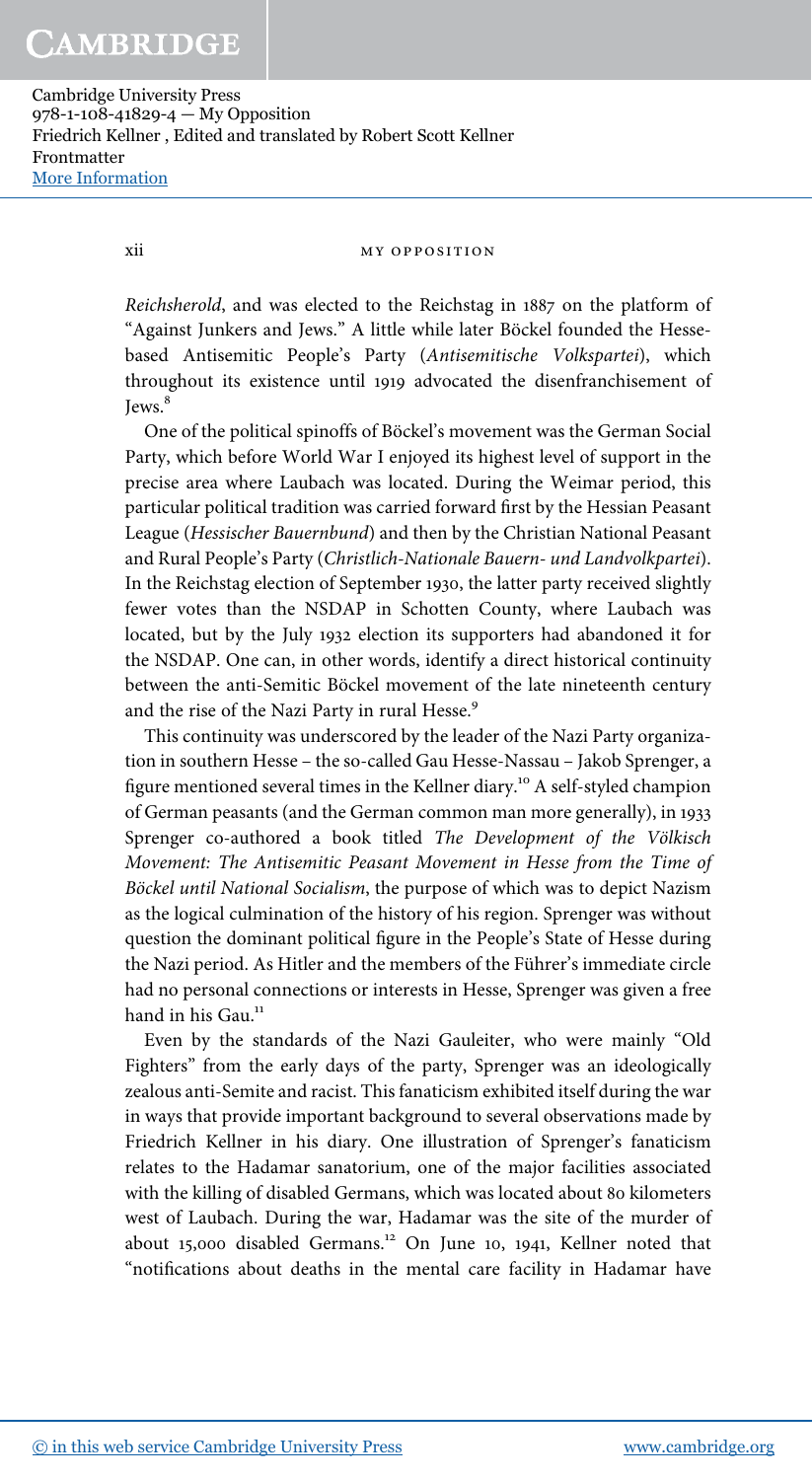#### foreword xiii

recently increased. Supposedly incurable patients are being brought to this institution. And they are soon to begin building a crematorium." Gauleiter Jakob Sprenger had an active interest in the operation at Hadamar, and there is strong evidence to suggest that he personally issued the order to have sick and injured patients killed at Hadamar in order to free up hospital beds in his region during the war.<sup>13</sup>

The deportation of German Jews to the ghettoes and death camps in the east was implemented faster and more thoroughly in Sprenger's Gau than almost anywhere else in the Third Reich. In other regions, some Jews were exempted from deportation in order to be deployed as workers in warrelated industries. But Sprenger did his best to prevent this from happening in his own Gau, working hand-in-glove with the local Gestapo to thwart efforts by industrial managers to acquire Jewish workers. Once the deportation of the Jews from Sprenger's Gau had been completed in September 1942 – a measure noted by Kellner in his diary on September 16 – the only Jews who remained were those who had "Aryan" spouses. The Nazi leadership in Berlin had decided to delay the deportation of intermarried Jews, fearing negative effects on the morale of the non-Jewish relatives. But in the autumn of 1942, Sprenger defied Berlin by authorizing deportations of intermarried Jews from his Gau. Only after being admonished by the Reich Security Main Office in Berlin did Sprenger cease the deportations in June 1943. Notably, Sprenger's Gau was the only one in the entire Reich that deported intermarried Jews in a systematic manner.<sup>14</sup>

Friedrich Kellner may not have been aware of the unique character of the anti-Jewish measures in his region, but he did record quite a few entries about the persecution and murder. On three occasions, he referred retrospectively to the November 1938 pogrom (often referred to as Kristallnacht, although not by Kellner). Two of these observations were entered into the diary over three years after the actual event, underscoring the shock and disgust engendered by the pogrom in anti-Nazis such as Kellner. Only a few Jews remained in Laubach by November 1938, the majority having either emigrated abroad or moved to larger communities in Germany in the meantime. Nevertheless, on November 10, a substantial mob vandalized the synagogue, packed the interior furnishings onto the hearse owned by the local Jewish community, transported the hearse to a public square in front of the local sport hall, and set the hearse and furnishings ablaze.<sup>15</sup> Such violent public rituals of anti-Semitic purification were a common feature of the Kristallnacht and help to explain why Kellner's outrage was so enduring.<sup>16</sup> In other entries, Kellner describes the anti-Semitic propaganda efforts of the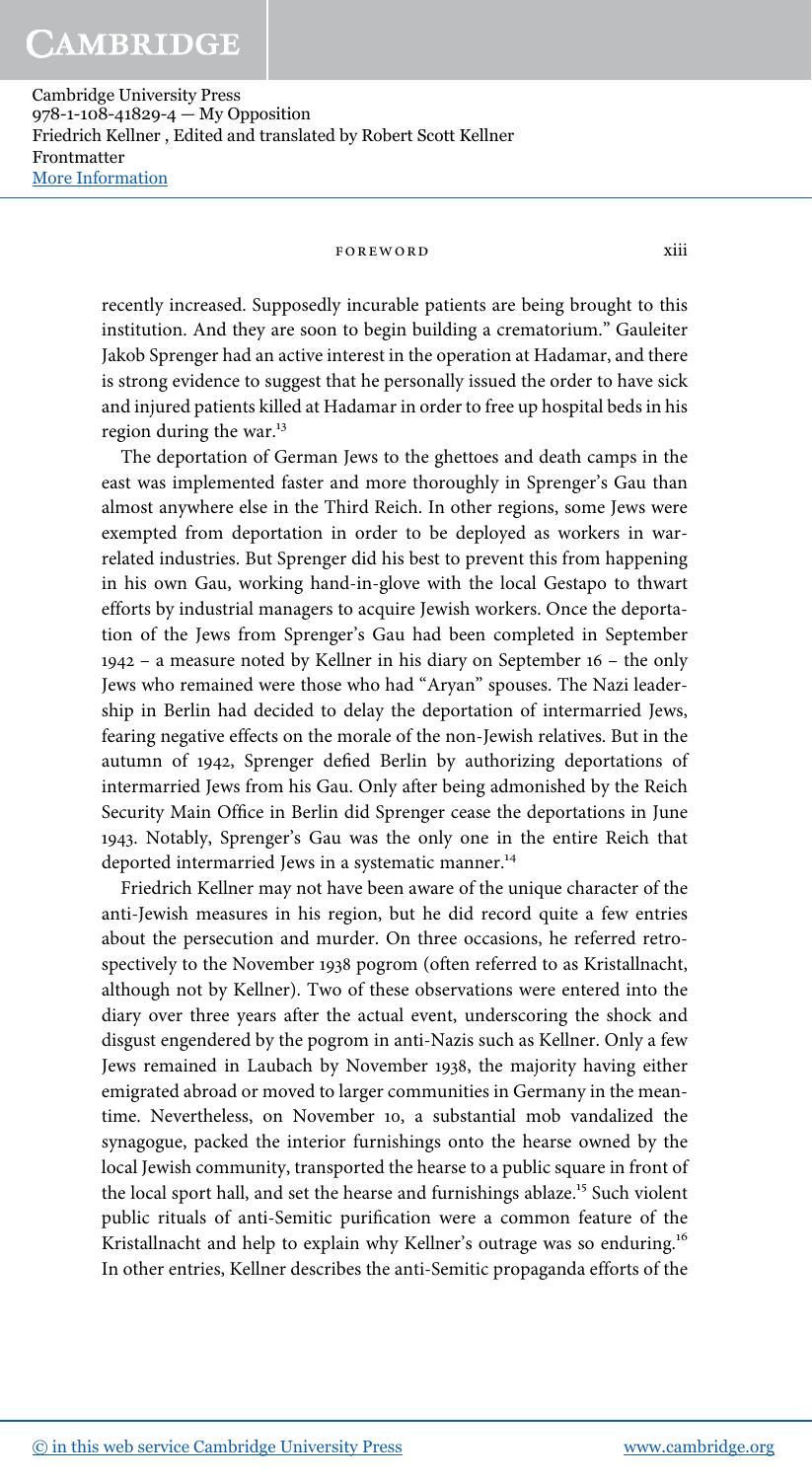Cambridge University Press 978-1-108-41829-4 — My Opposition Friedrich Kellner , Edited and translated by Robert Scott Kellner Frontmatter [More Information](www.cambridge.org/9781108418294)

#### xiv my opposition

Nazi regime, the anti-Semitic sentiments of some of his townspeople, the imposition of forced labor on German Jews, and the deportation of the local Jews.

The ultimate fate of the deported German Jews, and of Jews throughout Nazi-dominated Europe, was clear to Kellner. On October 28, 1941, he wrote the following in his diary:

A soldier on leave here said he personally witnessed a terrible atrocity in the occupied part of Poland. He watched as naked Jewish men and women were placed in front of a long deep ditch and, upon the order of the SS, were shot by Ukrainians in the back of their heads, and they fell into the ditch. Then the ditch was filled in as screams kept coming from it!!

These inhuman atrocities are so terrible that even the Ukrainians who were used for the manual labor suffered nervous breakdowns. All soldiers who had knowledge of these bestial actions of those Nazi subhuman beings were of the same opinion that the German people should already be trembling in their shoes because of the coming retribution.

This entry is significant for two reasons. First, it shows how knowledge of the mass murder of the Jews, which took place mainly in Germanoccupied eastern Europe, filtered back into German society. Second, it exemplifies a not uncommon reaction among Germans who learned of the killings, namely a combination of disgust, guilt, and certainty that there would be a price to pay for this atrocity. Kellner's diary is not the only evidence we have of knowledge about the "Final Solution" among Germans who lived very far away from the Nazi killing fields in Poland and the Soviet Union.<sup>17</sup>

Kellner was also disturbed by the fate of other targeted groups. He bemoaned the imprisonment and mistreatment of Germans in concentration camps. A number of foreign workers who had been pressed into forced labor by the Third Reich were deployed to locations near Laubach, and Kellner noted the brutal way in which they were treated. He also took note of the so-called "labor and education camp" (Arbeits- und Erziehungslager) set up in 1944 in the village of Freienseen, just a couple of kilometers from Laubach. The camp in Freienseen housed mainly foreign laborers who produced fittings for V-1 and V-2 rockets.<sup>18</sup>

Laubach was spared from Allied bombardment on account of its small size and rural location. On August 6, 1940, Kellner wrote, "Hardly anything of war is to be felt locally. Above all, we have not seen or heard air attacks. Enemy fliers flew over Laubach once, but that was not an attack of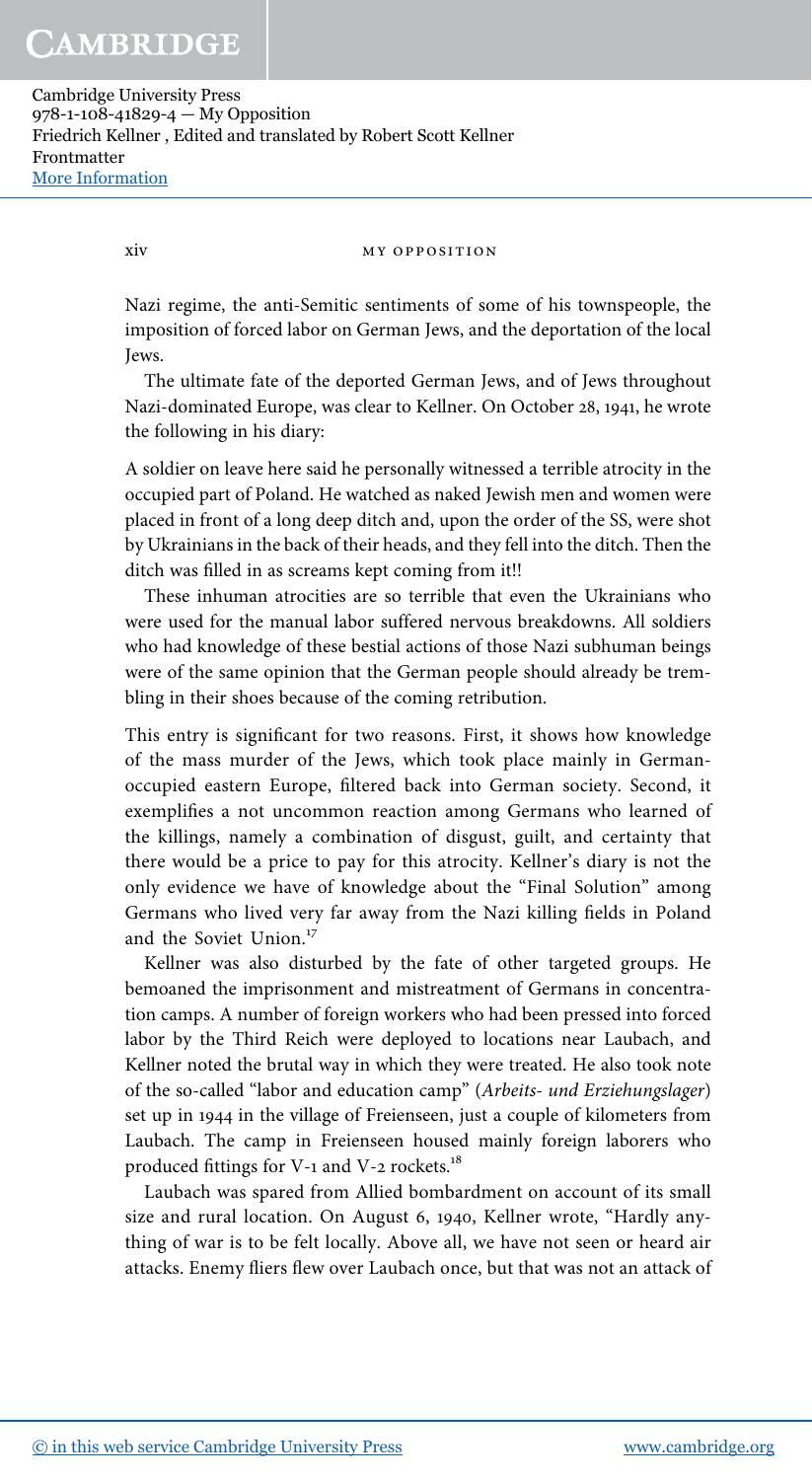#### foreword xv

any sort. The war is not thought of unfavorably here because we have felt little or no effects of it." Kellner often reported on the optimism of his neighbors, who were confident that the British would fold. Even the expansion of the conflict to include the Soviet Union and the United States failed to disabuse them of their delusional confidence in a German victory. Over time, the once distant war was brought home to the residents of Laubach in a variety of ways. Kellner reported on the deaths of German soldiers who had come from Laubach. In August 1941, explosions from British air raids in the region could be heard, and a couple of bombs even fell in the town. On September 1, 1943, "endless columns of enemy airplanes flew over Laubach" on their way to drop bombs on Berlin. In 1944, the male population of Laubach (including Kellner) was drafted into the Volkssturm, a people's militia intended to defend the Fatherland against the impending invasion of its territory. After the nearby city of Giessen was bombarded in December 1944, the men of Laubach were ordered to help clean the rubble. In April 1945, homes in Laubach were commandeered by American soldiers. Kellner had no objections to this, but did complain that the homes of the local Nazi bosses had not been targeted for confiscation.

Friedrich Kellner's impassioned dissent translated into acts of actual resistance on a number of occasions, such as when he distributed Allied leaflets, told friends about what he had learned from BBC broadcasts, or discouraged co-workers from joining the Nazi Party.<sup>19</sup> As a low-level civil servant in a small town, he was limited in what he could do. There was little in the way of organized resistance in the vicinity of Laubach. As a former Social Democrat who was known as an anti-Nazi among local Nazi Party officials, Kellner had to exercise extreme caution. As the war progressed, and the country's military situation deteriorated, the regime intensified its crackdown on Germans who criticized the leadership or expressed doubts about the ultimate victory. Although Kellner wrote down his own criticisms and doubts almost every day, he only rarely attributed similar sentiments to others. In part this may have been to protect his friends and acquaintances from retribution were his diary to fall into the hands of the Gestapo, which he understood was a genuine possibility.

While there can be no doubt that the Nazi regime enjoyed overwhelming popularity among the German population, the support was not universal. Kellner, living as he did in a stronghold of Nazism, and understandably furious with the obtuseness of his countrymen, overlooked the limited, but real, dissatisfaction in the country. The Reich Security Service (SD) compiled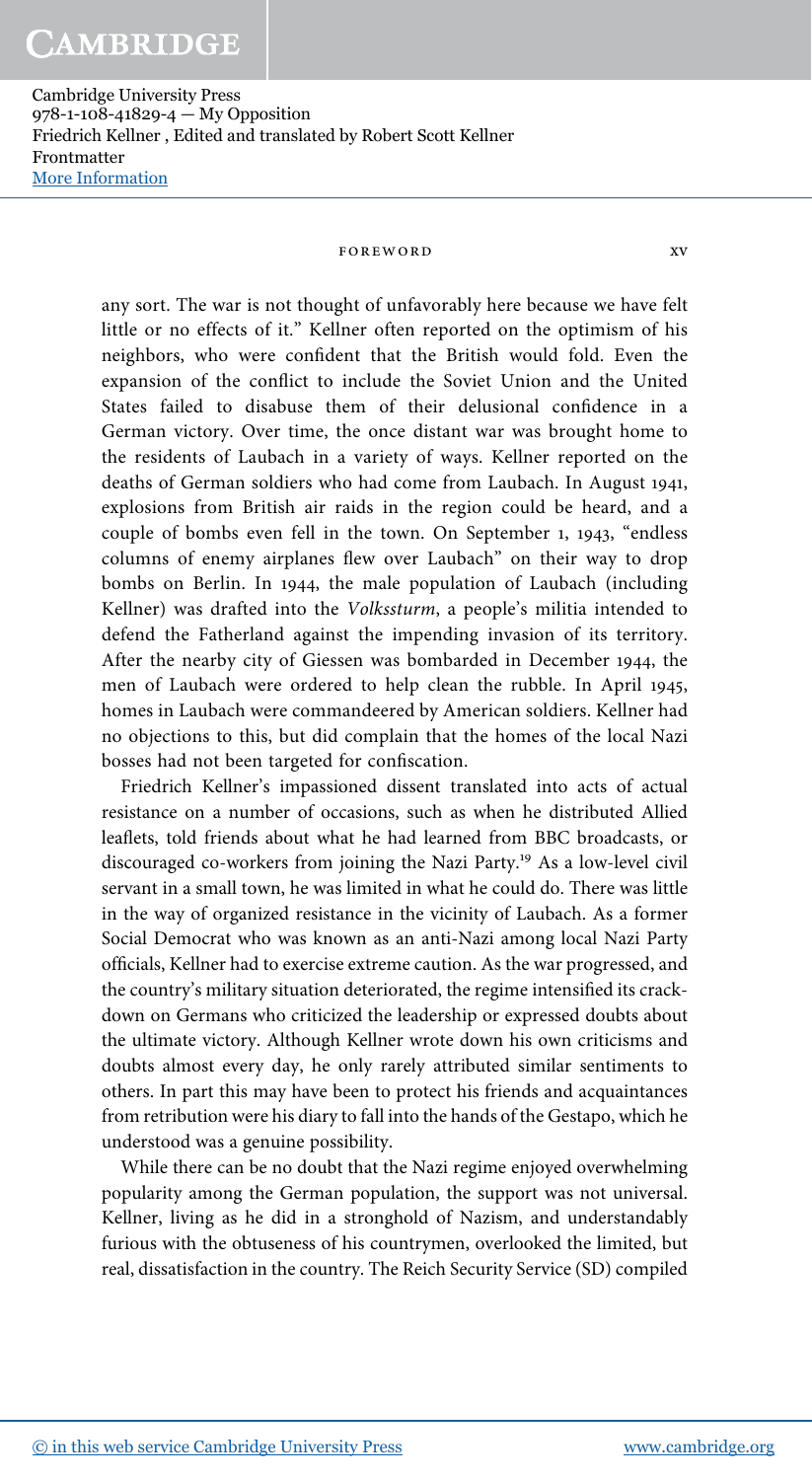#### xvi MY OPPOSITION

substantial documentation of popular discontent with the behavior of party bosses, the prosecution of the war, and the mendacity of official propaganda.<sup>20</sup> Such dissatisfaction rarely translated into active opposition, much less organized resistance, because people feared for their own safety and that of their loved ones in the face of a ruthless apparatus of repression, especially during the war years. A small percentage of Germans did, nonetheless, engage in organized opposition activity, which often took the form of printing and distributing leaflets, or providing assistance to victims of persecution. Opposition groups drew their members from the Communist Party, the Social Democratic Party, and the labor unions, all of which had been outlawed by the regime in 1933, and from church circles. The Rhine-Main area centered on Frankfurt was an important center of labor-oriented opposition on account of its highly developed industrial economy.<sup>21</sup> That region, in addition to other locations in Gau Hesse-Nassau, including the city of Giessen, were bases for Social Democratic cells loosely organized under the leadership of Wilhelm Leuschner, a former interior minister in Weimar-era Hesse who acted as a liaison between the Social Democratic opposition and the military-aristocratic conspiracy to kill Hitler. After the failed July 20, 1944 assassination attempt, Leuschner was arrested, tried before the People's Court, and executed. The members of the cells in his organization had focused their efforts on helping to form a new government in Germany after Hitler's removal.<sup>22</sup>

Critics and opponents of the Nazi regime in Hesse frequently paid a high price for their dissent or opposition. Between November 1938 and 1945, sixtynine men and women from Hesse were sentenced to death by the People's Court for treason and other political offences. Some among the executed had been involved in organized opposition activity, while others had simply publicly expressed the kinds of criticism that Kellner had committed to his diary and shared with his friends.<sup>23</sup> It should be emphasized that prosecutions for such transgressions were not limited to the People's Court. Lower courts handled similar cases. A so-called Special Court in Darmstadt, which only adjudicated cases from Hesse, presided over the prosecutions for political crimes of 2,316 defendants between 1933 and 1944. Most of the trials did not result in executions, but time in a concentration camp or a Nazi-era prison certainly qualified as a harsh punishment.<sup>24</sup> The opponents of the regime also included those who were arrested and sent to concentration camps without prosecution or trial, as well as those who were never arrested, like Friedrich Kellner himself.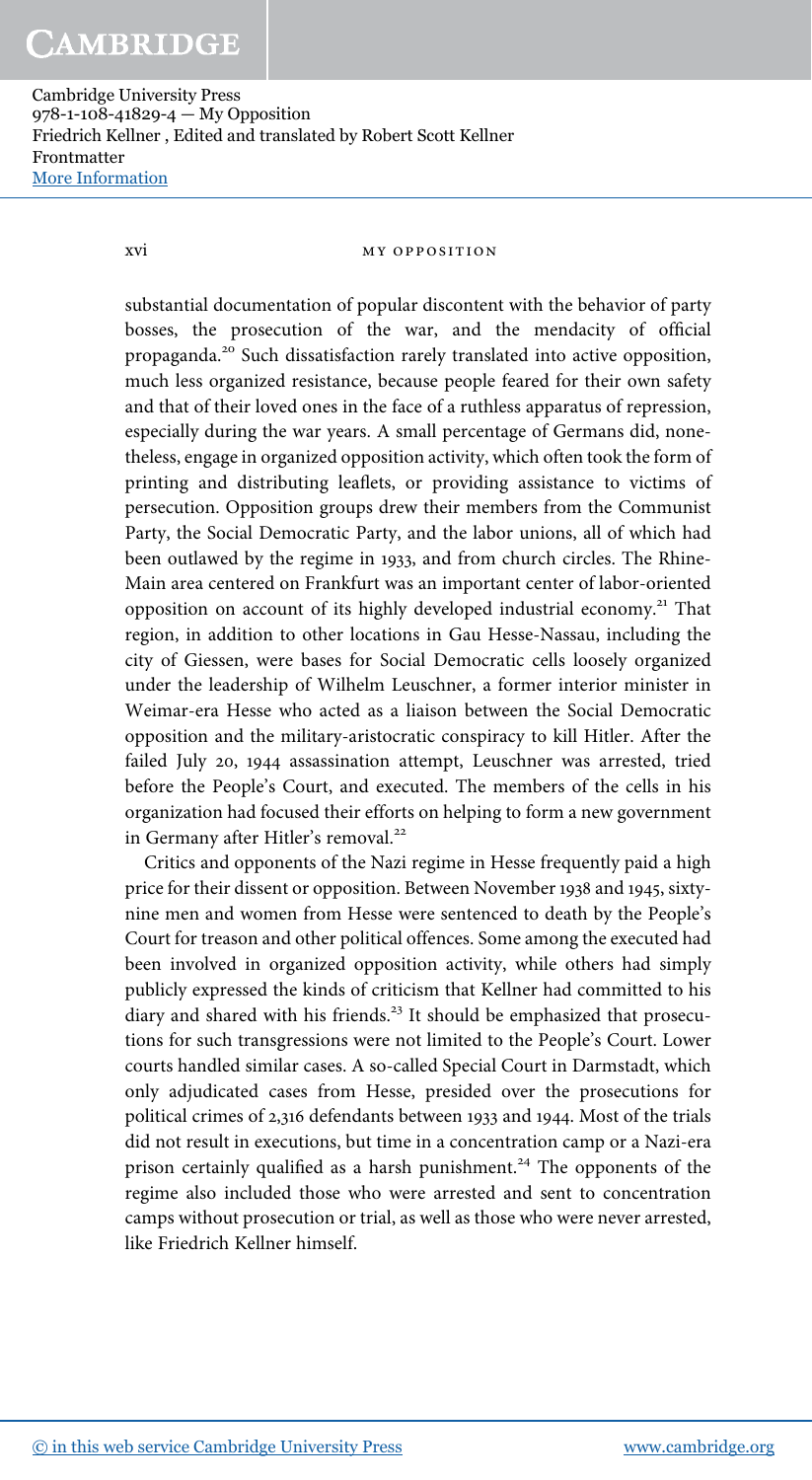### foreword xvii

German citizens had good reason to fear the consequences of opposing the regime, but some did so anyway, despite the risks. While Friedrich Kellner's harsh blanket condemnations of his countrymen may have been unfair to the others who, like him, dissented and resisted, his righteous anger at his countrymen was most definitely well founded.

Alan E. Steinweis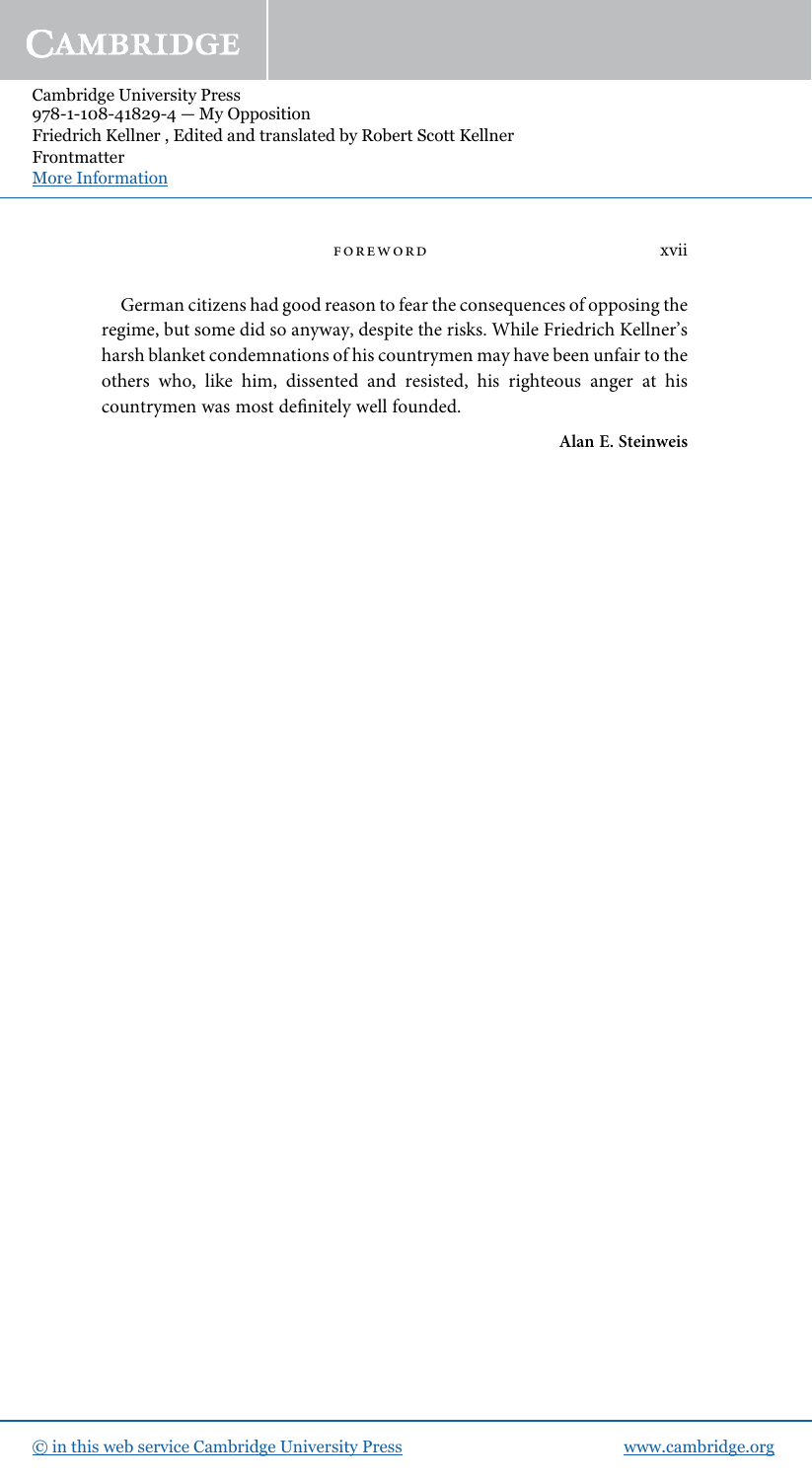# PREFACE

The long effort to bring my grandfather's diary to the public was rewarded by the reception it received when published in Germany in 2011. "Eine grosse Entdeckung" was the general view: "A major discovery." The reviewer in Der Spiegel wrote, "Kellner fashioned an image of Nazi Germany that has never existed before in such a vivid, concise and challenging form," and added, "the diary belongs in every German library and on every bookshelf possible." The history magazine Damals named it Autobiography of the Year.<sup>1</sup> A major facet for German readers of this anti-Nazi diary was the conclusion it brought to many decades of controversy. If an ordinary person such as Friedrich Kellner, a mid-level official with a high school education, living in a small country town far from any major city, could know so much about what was happening in the supposedly secretive Third Reich, then people everywhere had to have known far more than they admitted of the brutality and genocide waged by their forces in every precinct of a ravaged Europe. The post-war meme that the general population knew little or nothing of what the Nazi Party was up to (suggested as late as 2005 by former German president Richard von Weizsäcker) could finally be laid to rest.<sup>2</sup>

Friedrich Kellner predicted the people would lie about it if they lost the war: "All of the small-minded people will say they always knew National Socialism would end in this manner and that none of them had ever been a National Socialist. In reality, only one percent of Germans at most were true opponents of Hitlerism." <sup>3</sup> His notes show that soldiers returning from the front were speaking openly about massacres they had witnessed of Jews and of Russian prisoners of war. From the beginning he knew Jews were facing genocide. Just one month after German forces invaded Poland, he alluded to the "Verfolgung und Ausrottung der Juden," persecution and extermination of Jews.<sup>4</sup>

He also documented atrocities within the homeland: the murder of patients in mental hospitals, and the executions of Germans who listened to foreign radio programs or read airplane leaflets. He described these dreadful events in the context of past and future, the mistakes made in the Weimar Republic that elevated a depraved Adolf Hitler to power, and the miscalculations of leaders in the democratic nations that abetted the dictator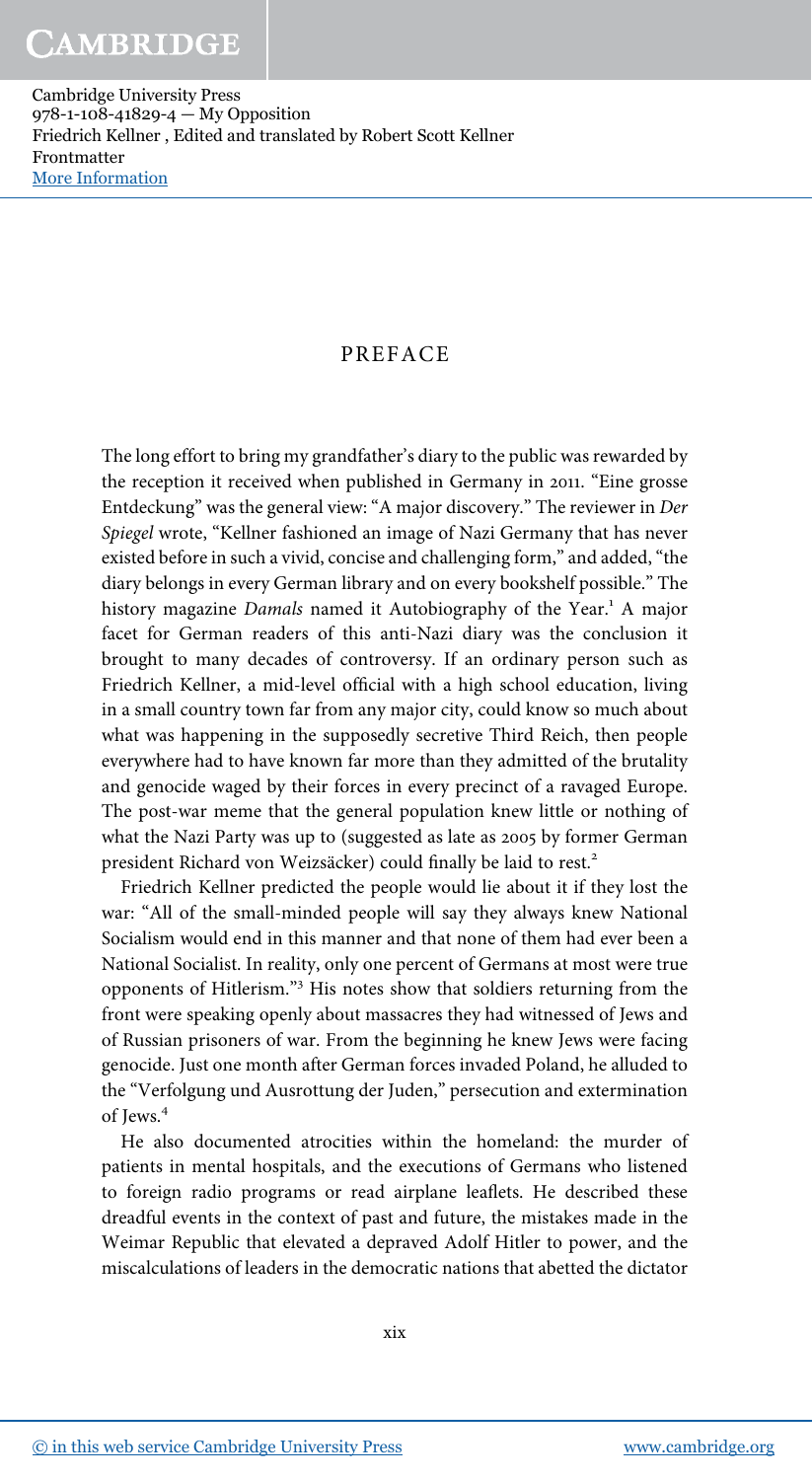Cambridge University Press 978-1-108-41829-4 — My Opposition Friedrich Kellner , Edited and translated by Robert Scott Kellner Frontmatter [More Information](www.cambridge.org/9781108418294)

#### xx MY OPPOSITION

in his drive for world mastery. Friedrich wrote for the entire period of war, filling ten notebooks, almost nine hundred pages, with his meticulous script, supplementing his observations with hundreds of newspaper clippings. Had he been discovered, he would have been branded a traitor and executed. His wife, Pauline, whose own moral integrity reinforced Friedrich's determination to give a true accounting of events, would have shared his fate.

I learned about the diary when I was nineteen years old, in 1960, the year I met Friedrich and Pauline. Their only child was my father. They had sent him to America in 1935, when he was nineteen, to clear his mind of Nazi doctrine, a move that unfortunately had no effect. My mother, who married Fred William Kellner two years after his arrival in New York, spoke of him only as "that Nazi bastard." <sup>5</sup> Although Freda Schulman, according to Nazi racial theories, was a "subhuman" on two counts – a Jew and of Slavic origin – such odious invective could not compete with the young woman's compelling good looks, and the troubled German immigrant fell in love. They had three children in four years, who, at his insistence, were baptized Lutheran. Disinclined to work, Fred hung out with his friends from the German-American Bund, distributing pro-Nazi pamphlets. In April 1943 the Federal Bureau of Investigation opened a case against him to determine if he was spying for Germany. Fred had gone to Norfolk, Virginia, where it was thought he was seeking information about ship movements.<sup>6</sup> The evidence, presented in November 1943 to the US Attorney's Office, was inconclusive and unlikely to lead to a trial, yet Fred prudently took the FBI's unofficial advice to join the US Army to prove his loyalty to his adopted country. One week after the army accepted him, the FBI case was shelved. For most of his enlistment, Fred was stateside, but in February 1945, after being busted in rank to private for some unspecified misconduct, he was shipped to France to serve as an MP, guarding captured Germans in an Allied prisoner-of-war camp. Honorably discharged in January 1946, Fred remained in Europe using the forged credentials of an officer in the Occupation Forces to support himself in the black market.

When the monthly allotment checks stopped arriving from the army in 1946, Freda rejected the prospect of moving in with her parents and working as a waitress or sales clerk to pay for expenses. It was an era of lavish MGM and RKO musicals, of beautiful leggy women filling the screens of movie theaters, and she had long-held notions of becoming another Ginger Rogers or Cyd Charisse. Opportunities for a twenty-seven-year-old mother of three,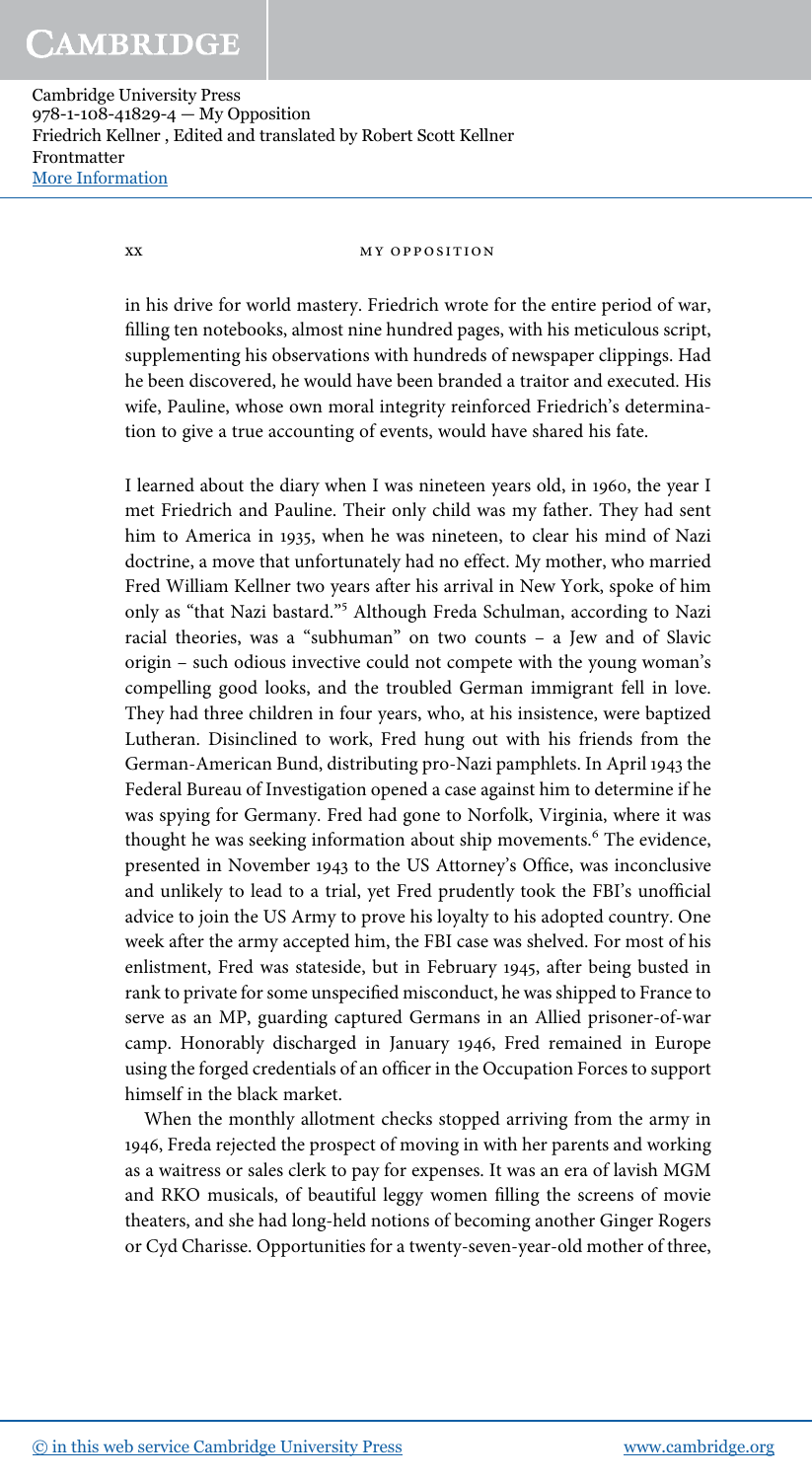#### preface xxi

however, with no dancing experience, were found mostly in tawdry venues. Applying to the World of Mirth Carnival, which followed a circuit from Maine to Georgia and was known for its hoochie-coochie "girlie shows," Freda took her three children to the Jewish Home for Children in New Haven, Connecticut, and left them there. I was four years old. My sister was seven, my brother six.

We were in the Home for seven years, a long stretch under a troubled superintendent. "For the least small infraction of the rules, a kid was usually severely beaten," recounted a former inhabitant in his memoirs.<sup>7</sup> We infrequently saw our mother. Our father came only once with a promise to bring us "home" to his parents in Germany, but we never saw him again. In time the Connecticut welfare department shut down such privately run homes, and we were back with our mother and her new husband, a carnival roustabout, in 1953, the year we learned of my father's death. The cold facts in the death certificate were numbing: in 1951 Fred had re-enlisted in the US Army in Germany; in 1952 he went AWOL and was declared a deserter; in 1953 he committed suicide in France.<sup>8</sup>

I was a wild youth with a juvenile record. I dropped out of high school at sixteen and ended up homeless on the streets of New York. At seventeen I was in the navy. Military service was salvation for boys like me, and I earned a high school equivalency degree and rose in the ranks to second-class petty officer. In 1960 orders came for special shore duty in Ras Tanura, Saudi Arabia. The travel plans included a two-day layover at Frankfurt Air Force base in Germany. My father's death had not affected me, yet I felt a need to know about him, to meet his parents – if they were still alive. I applied for leave but was refused, so upon arriving in Frankfurt I went AWOL. I knew from my mother that Friedrich and Pauline Kellner lived in a town named Laubach, where my grandfather worked in the courthouse, but there were six towns in Germany with that name. In a train station near the fourth Laubach, while worrying I had overlooked my grandparents in the previous three, I met a young woman and told her of my search. She was on her way to visit her parents in Laubach, she said, where an old couple named Kellner lived just around the corner.

I could not have imagined them any better – my tall grandfather and petite grandmother, both with gray hair, and with some lines of sadness engraved on their faces. He was seventy-five, and she seventy-two, and they held themselves with such dignified reserve it made me stand straighter. I braced for disappointment as I took from my wallet a photograph of my father holding his infant daughter, my sister, on his knee (one of the few pictures of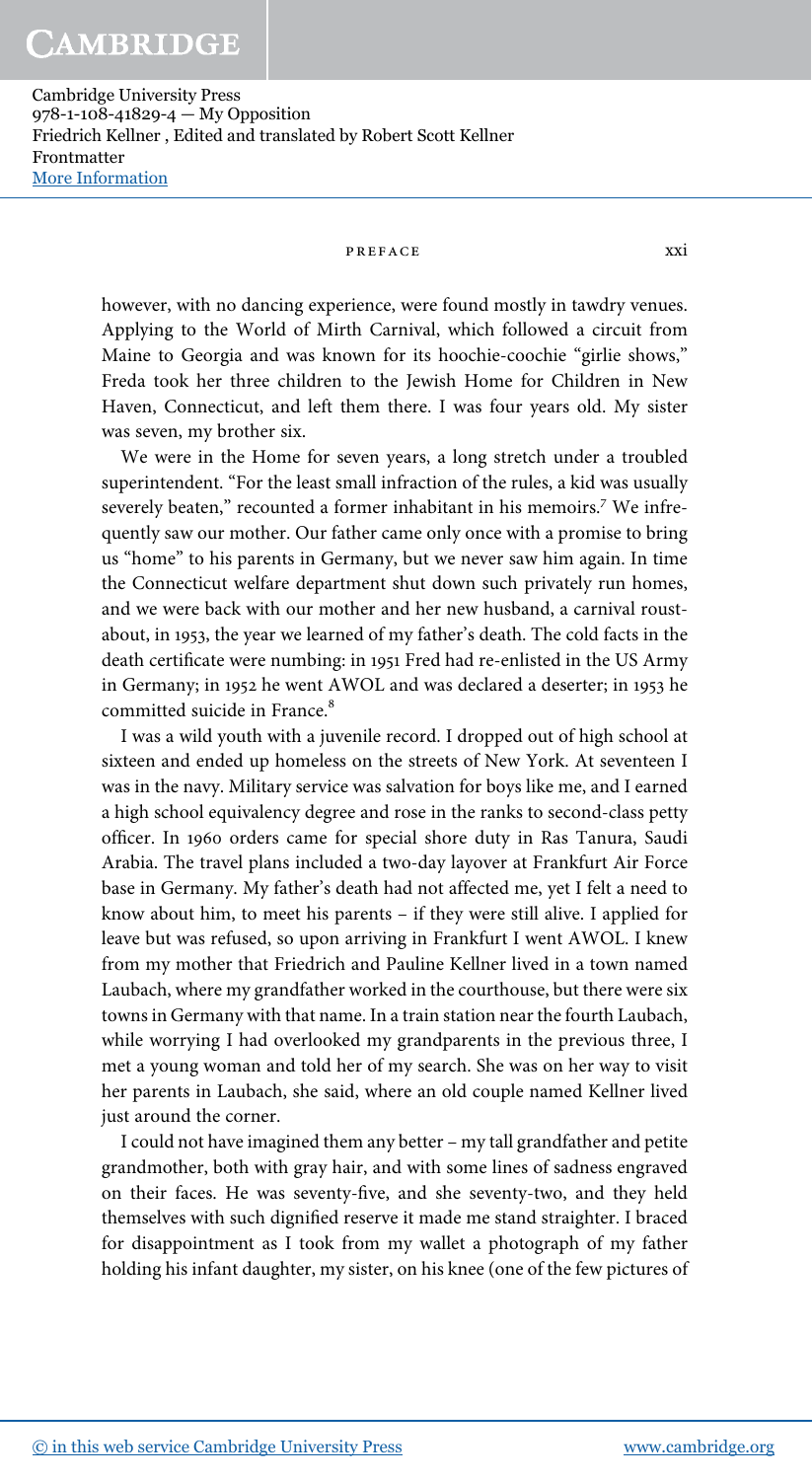Cambridge University Press 978-1-108-41829-4 — My Opposition Friedrich Kellner , Edited and translated by Robert Scott Kellner Frontmatter [More Information](www.cambridge.org/9781108418294)

#### xxii MY OPPOSITION

him my mother had not destroyed). The old woman sighed, and in moments I was looking in their album at an enlarged copy of that photograph. Then my grandparents excitedly turned the pages in the album, pointing from one photo to another. I could not understand their words, but I knew they were introducing me to my family.

I stayed with them for four days in their small retirement cottage on a wooded hill. My grandfather knew some English, and I began my German studies. The first evening, after dinner, he covered the dining table with a series of notebooks that held hundreds of pages handwritten in a cryptic Old German script with newspaper clippings pasted among his writing. He explained it was a diary he had written during the war when he was the court administrator. He pointed to the title, Mein Widerstand (My Opposition) and my relief was great; for months, since receiving my transfer orders, I had been preparing myself to forgive my grandfather, if I should find him, for a myriad of Nazi crimes I assumed he must have committed.

One of the first entries my grandparents helped me read described a lettertelegram from my mother, sent through the Red Cross, telling them of my birth. They asked me numerous questions and learned some of the truth of what happened with their son in America. They were grieved to hear about the children's home, having been told by my father that Freda had run off with another man and we children were happy. Another surprise was their son's deception about my mother's religion, that she was not a German-American Lutheran. Speaking more to my grandmother than to me, my grandfather said slowly, so I could understand, "At least in this he acted well, letting love rule over prejudice."

They each elicited a promise from me before I returned to Frankfurt. My grandfather wanted me to go to college and study history and German so I could return for the diary someday and use it to counter totalitarian ideologies – at that time Communism and neo-Nazism. My grandmother wanted me to devote some time to helping children because I had needed help as a child. "We must pay our debts to society," she insisted. I wanted to please them, and so I agreed, though I had no idea how it would be achieved.

I was placed under arrest at Frankfurt until I could be put on the next flight to the navy liaison office on Bahrain Island. I was so overdue in Arabia there was no time even for a captain's mast, and the Bahrain commander made do with a tongue-lashing and sent me on my way. My unauthorized sojourn went unpunished.

We wrote frequently to each other, my grandparents and I. My brother and sister also wrote but stopped after a few letters, preferring to keep the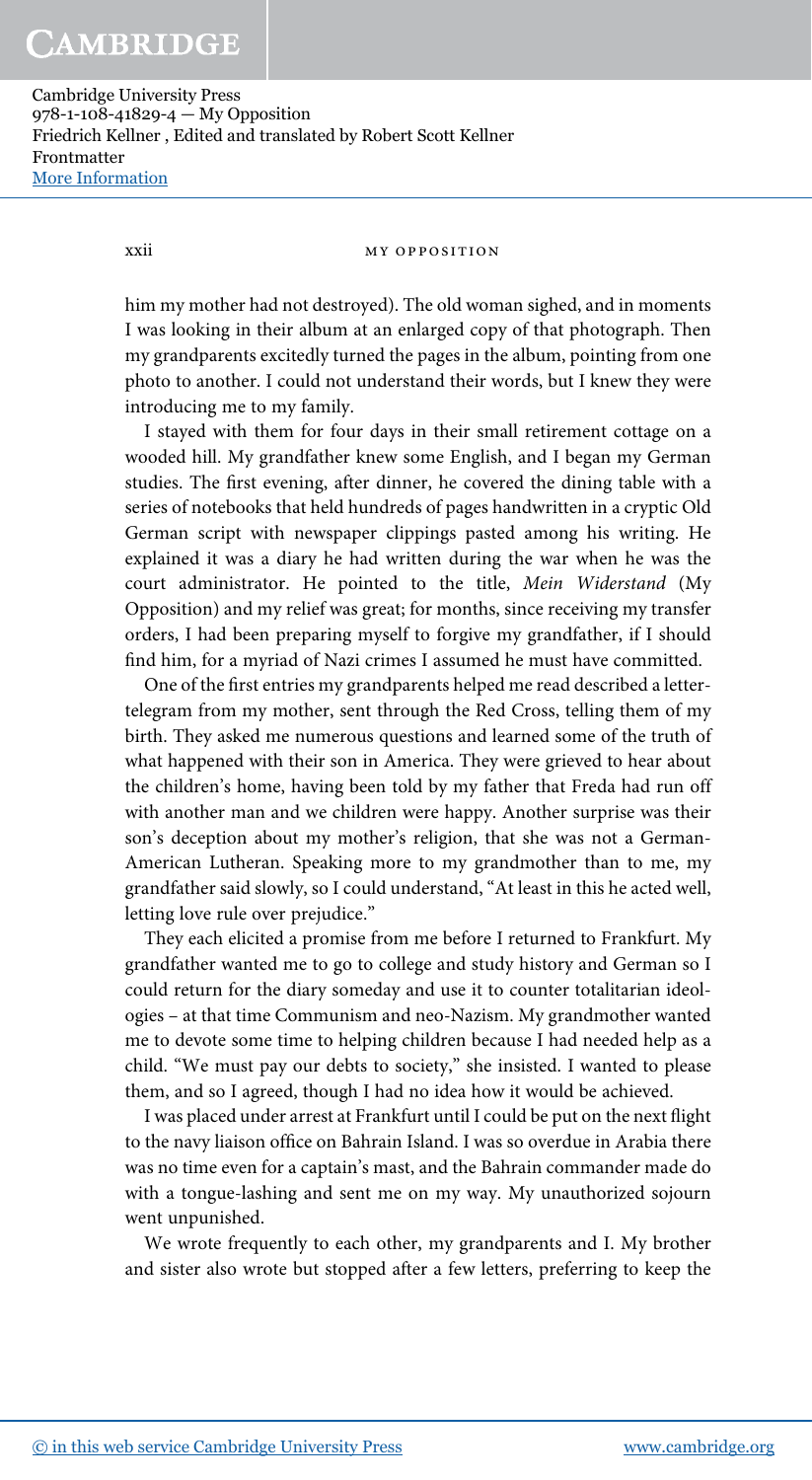Cambridge University Press 978-1-108-41829-4 — My Opposition Friedrich Kellner , Edited and translated by Robert Scott Kellner Frontmatter [More Information](www.cambridge.org/9781108418294)

#### preface xxiii

past behind them. After the navy, I had ambitious college plans: four years of undergraduate study and six years in graduate school. They were delayed, however, by an early marriage that produced a bright and spirited little girl but did not succeed otherwise, ending in divorce. During this period my grandparents moved to Mainz to be closer to my grandmother's sisters. In July 1966 my grandfather shared with me a letter that held deep meaning for him: the German government acknowledged his open stance against the Nazis.<sup>9</sup> When I received the letter, I was enrolled at the University of Massachusetts. I planned to spend a summer in Germany when I graduated, to study the diary with my grandfather, and bring the notebooks home with me. But at the end of my junior year I received an urgent summons from him. Concerned that I would have difficulty deciphering the old-style script, he had given Notebook 1 and the pre-war writings to my grandmother's sister Katie to type into modern German. The papers disappeared from her apartment, where Katie lived with her common-law husband, Willi Weber, a former and unrepentant Nazi soldier. Though Weber denied taking them, my grandfather knew the rest of the diary was no longer safe.

Despite their stress over the missing papers, our reunion in the summer of 1968 was joyful. Friedrich, with his stately and yet good-natured manner, was unbowed even at eighty-three. Pauline looked frail but was charming and energetic. My college courses had enlarged my German vocabulary, and though my grammar was shaky it was fun to talk with them. Our readings in the diary during the five weeks of my stay gave rise to fascinating stories about the people and places that had shaped their perilous existence in the Third Reich. My grandfather described the contents of the missing notebook and dictated to me from memory the sentences that began the first entry, that of September 1, 1939.<sup>10</sup>

My grandmother's sisters, Katie and Lina, came often to visit, bringing pastries for our family breakfasts and dinners. Katie apologized for the notebook's loss. Lina apologized, too, because Willi Weber was related to her husband, Heinrich Fahrbach. I met Weber – a sullen block of a man. At my grandfather's caution I said nothing about the diary. Regarding Heinrich Fahrbach, my grandfather showed me an entry describing Heinrich and Lina's narrow escape during the bombing of Mainz in September 1941. He showed me a photograph he had taken of their bombed apartment building and told me how Heinrich had wanted to destroy all of London in retaliation.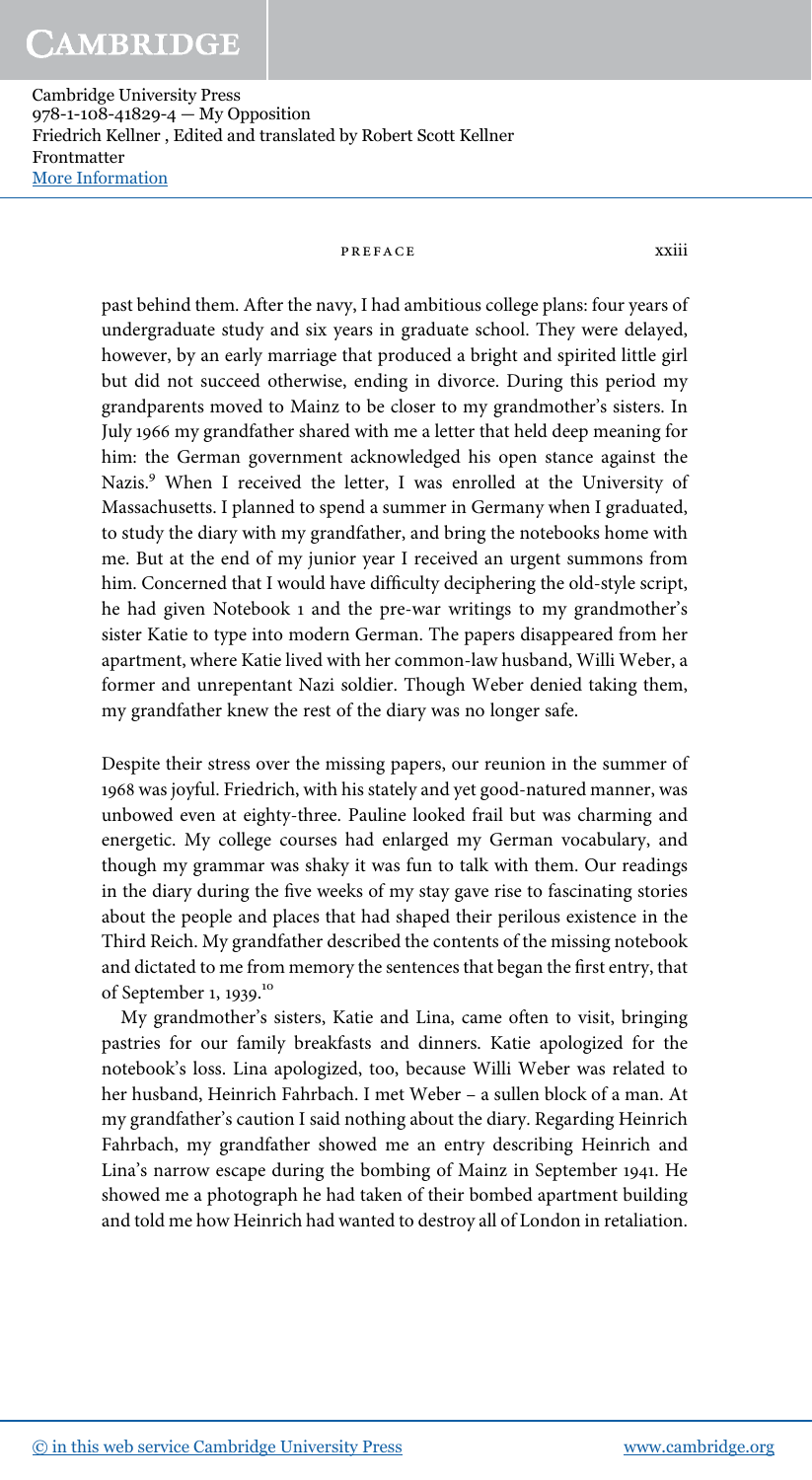#### xxiv MY OPPOSITION

My grandfather tapped me on the shoulder and in a somber tone added,"His nephew Willi would destroy London today."

Visitors arrived from Laubach for an afternoon: Ludwig and Elfrieda Heck and their two daughters. Ludwig had worked for my grandfather in the courthouse and was like a son to my grandparents. But like their real son, Heck had been inspired by the Nazi doctrine, an ardent believer from his membership in the Hitler Youth to his frontline service in a panzer corps. In a 1942 entry about Heck being home on leave for Christmas, my grandfather noted his protégé's "arrogant" insistence that the Nazis were invincible.

I learned much about the various branches of my family: the Kellners in Arnstadt, the Vaigles in Bissingen, and the Preusses in Mainz. I learned of my grandfather's political campaigns during the Weimar Republic and my father's susceptibility to the poisonous lure of National Socialism. I saw post-war photographs of Fred with his second wife, whom he had met in France in 1945, and my half-sister, Margrit, who was twenty-one and living near Versailles. Having embraced the counter-culture movement that marked the 1960s, Margrit was no longer in touch with her family, and my grandfather gave me her address and asked me to write to her when I was home.

One afternoon when my grandmother lay down for a nap, my grandfather – better able to handle his own emotions when he did not have to see my grandmother in distress – told me more about my father, mostly about happier moments from his childhood. He described his and my grandmother's deep depression in the years after my father's death and how he had thrown away his collection of Nazi documents and even considered destroying the diary. He added, almost nonchalantly, that my appearance in Laubach in October 1960 had saved more than the diary from destruction. Several months earlier he had resigned from political office, and he and my grandmother, thinking there was nothing and no one left to live for, had planned to end their own lives before Christmas.<sup>11</sup>

I took countless notes during our conversations, writing sometimes in German but mostly in English, always in an abbreviated form because everyone spoke rapidly. Although my vocabulary increased daily, I was not able to keep up with everything fully, so each evening in my room, I would spend an hour or more working on my notes, making a list of questions to ask everyone the next day. With list in hand, my entrance at breakfast always got a laugh.

We did not spend all our time studying the diary and talking about the past. We took a trip on the Rhine to see the Lorelei; had a picnic in the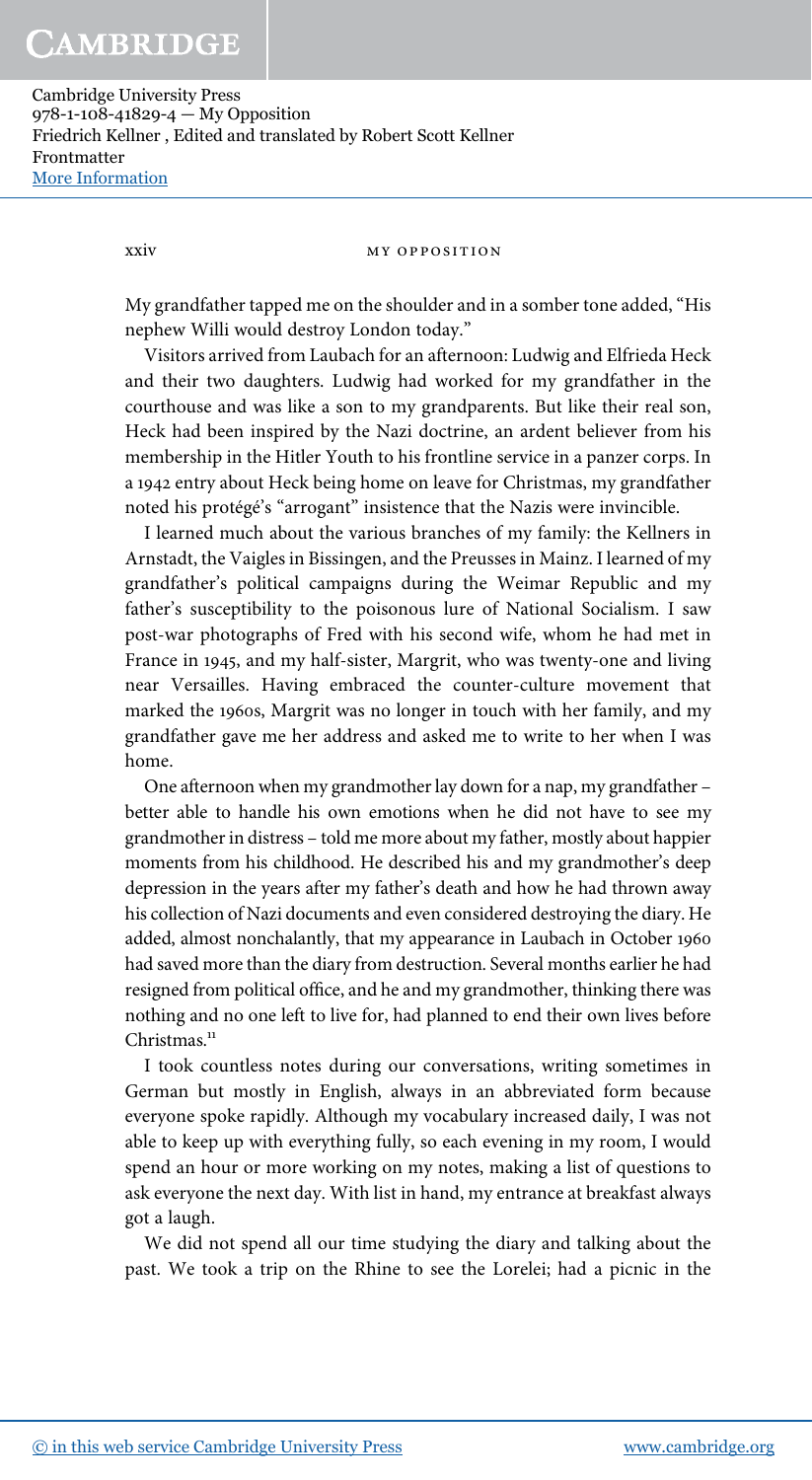#### preface xxv

Lenneberg Forest with my cousin Erwin Ganglberger and his family; went to Bad Münster for lunch with some friends; visited cousins in Frankfurt; and one evening we attended a musical at the Mainz Electoral Palace. I marveled at my grandparents' stamina. But they did need to rest. They sent me to spend a day and night in Laubach and gave me a list of people to meet. There I spoke with my grandfather's former employee, court bailiff Ludwig Brunner, and a number of others from that generation soon to take their memories with them to the grave. They praised my grandparents' courage during the war and my grandfather's political work afterward.

On July 31 my grandfather placed the nine remaining diary notebooks and other writings and documents inside a handbag for me to carry on the airplane. "This was my resistance to terror and lawlessness," he reminded me, "my way to give your generation – and generations to come – a weapon of truth against any repeat of such terror." I promised to find a way to get the diary to the public. I also renewed my promise to my grandmother to help children.

Back home I wrote to Margrit in France and was pleased when she quickly replied. But when I asked for information about our father, and any photographs she could provide – and I mentioned my hope she would write to our grandparents – she did not respond. I wrote several more times but never heard from her again.

Two months after I left Mainz, my grandmother fell and broke her hip. A long stay in the hospital was followed by a challenging period of recovery that required most of her strength – and my grandfather's strength, too. "She slowly has to learn to walk again," he wrote to me on December 15, 1968. "She links her arm with mine, and with a cane in hand she makes progress." To which he added, "We miss your young arms." She was not able to fully recover, and a year later my grandfather sent heartrending news. "Your gentle grandmother is dying," he wrote. "Despite every effort, her physical and mental condition has lately become mercilessly bad. Can you believe such a marvelous woman must meet such an undeserved end?"

My grandfather was at her bedside during the day and on an adjacent cot during the fitful nights when even morphine could not stifle the pain for long. In the last week of Pauline Kellner's life, Friedrich turned once more to pen and paper to record their final days together. On February 1, she had the presence of mind to wish him a happy birthday: he was eighty-five. Three days later the pain was so bad she begged him to release her. Later that day, when she was calmer, she reached out for his hand. Her eyes "shone again with the same brilliance as when I first fell in love with her. In this moment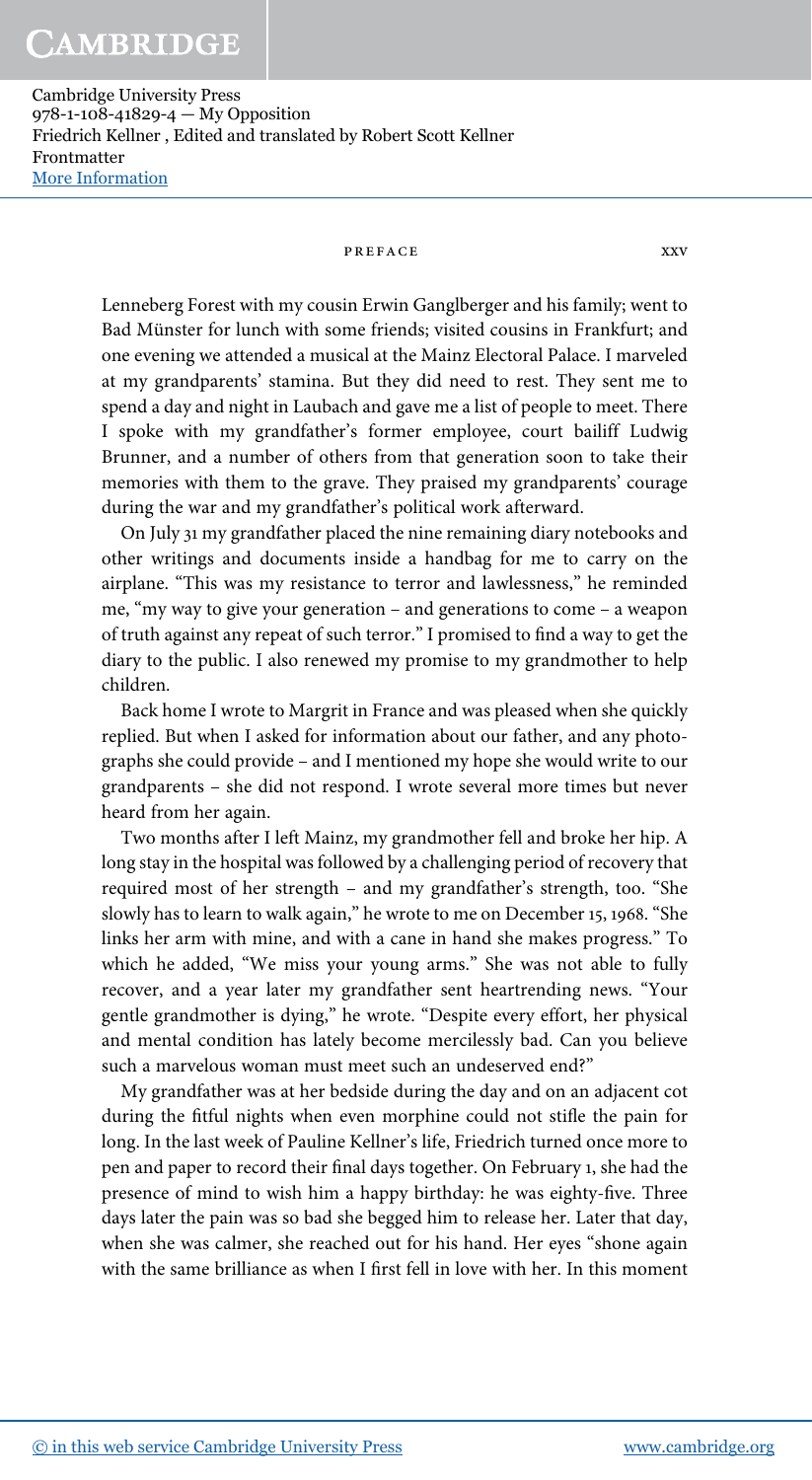Cambridge University Press 978-1-108-41829-4 — My Opposition Friedrich Kellner , Edited and translated by Robert Scott Kellner Frontmatter [More Information](www.cambridge.org/9781108418294)

#### xxvi MY OPPOSITION

she was saying farewell." On February 8, 1970, Friedrich wrote this melancholy sentence: "On Carnival-Sunday in 1910 we first met each other, and on Carnival-Sunday in 1970 death has parted us." Karolina Paulina Preuss Kellner, who had stood with her husband during those fearful days of Nazi rule and faced his every risk, had died at eighty-two. Her most fitting epithet would be something Friedrich wrote about her refusal to join the Nazi Women's League: "A monument should be erected to my brave wife."

A macabre irony exists in Germany's Lebensraum dilemma. They gained not an inch of territory in their murderous quest for it, but they caused their neighbors to use otherwise good farmland for tens of millions of new graves. Because of space limitations, Germans may not own the plot they are buried in; they pay annual rent on it, and only for a limited time. Unless their graves are considered special, their bones eventually are abgeräumt – dug up for reburial in a communal grave – and someone else picks up the lease on their old place. After paying the rent for over forty years on his parents' graves, and knowing their bones would be abgeräumt after he and Pauline died, Friedrich had the Mainz cemetery move the large natural stone that marked their graves to the plot he had rented for Pauline and himself. Beneath that stone he placed her ashes.

He returned then to Laubach where Pauline and he had faced down so many challenges, where he best could feel her presence.

On June 22, 1970, I introduced my wife, Bev, to my grandfather. She and I had met in college and graduated together. My grandfather was living in an apartment building close to the Laubach courthouse. He looked his years and, for the first time, vulnerable. He and I acutely felt my grandmother's absence, but he was charmed by Bev: petite, dark-haired, and lovely, like his memory of a young Pauline. I gave him a copy of a letter from the University of Massachusetts accepting me into their doctoral program. He insisted on a champagne toast, and we went to the restaurant at our hotel where he took a few drops of wine mixed in a glass of water. "Wasserwein," he laughingly called it, and raised his glass: "The first white-collar worker of our family salutes the first professional." And to Bev: "His Oma and I knew this would come to pass."

We took my grandfather for drives into the country. We visited my cousin Erwin Ganglberger and went to dinner at Ludwig Heck's house. I had many questions for my grandfather about people and places in diary entries, and he seemed happiest when speaking. He went from one subject to the next, not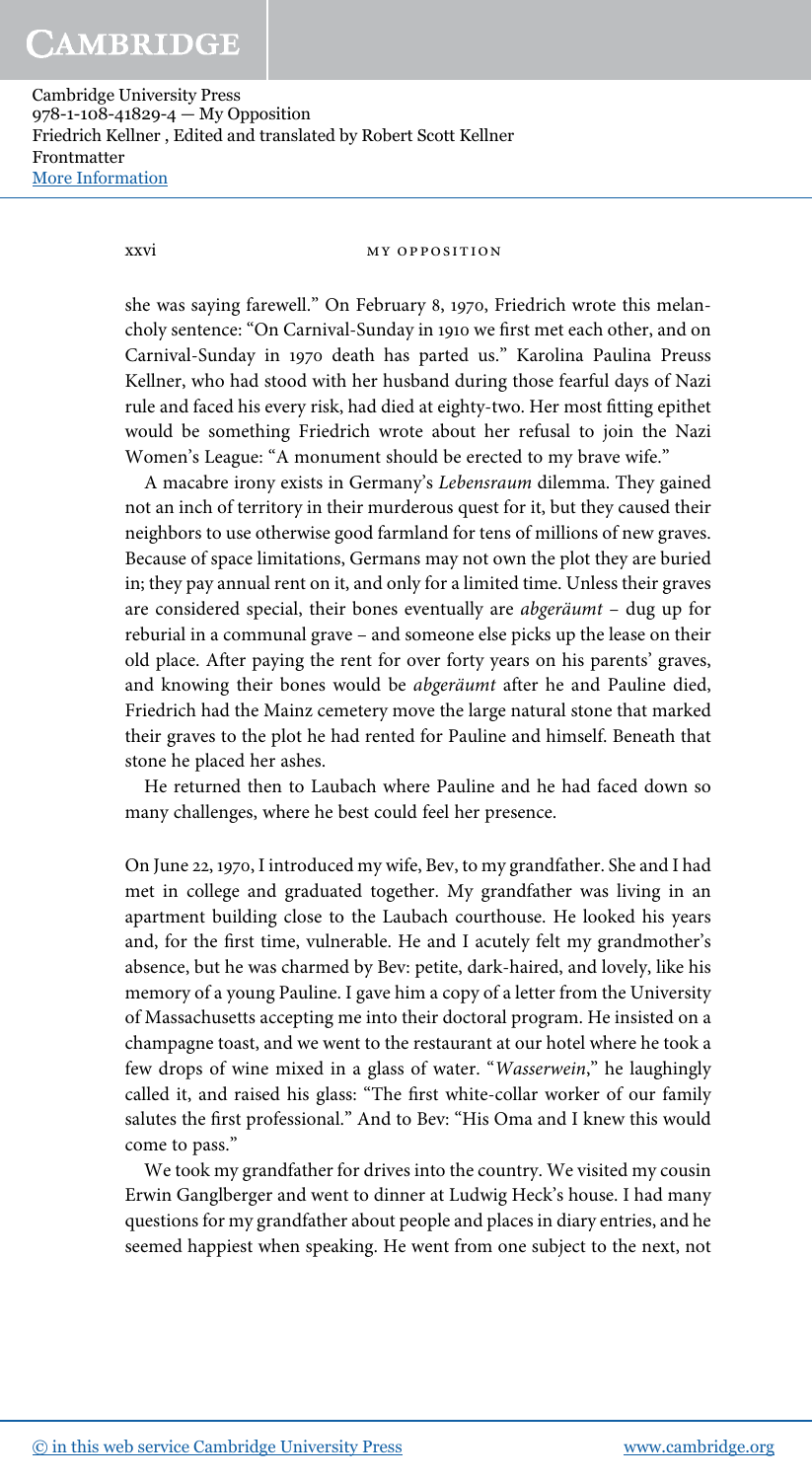#### preface xxvii

bound by chronology. When he described his political activities in the Social Democratic Party and his campaigns against the Communists and Nazis, he took a book from the table and, as he used to do with Hitler's Mein Kampf, shook it angrily above his head and called out, "Gutenberg, your press has been violated by this evil book!" Bev worried about him becoming overly impassioned, as did I. But these were not an old man's ravings. My grandfather's travails in the midst of a destroyed Europe had shattered his religious beliefs. To him, death was final, with no comforting tomorrows in heaven. All that would be left of Friedrich Kellner were his ashes – and his grandson. Therefore, he was transferring into his grandson's mind as many of his memories as possible, and he fully expected me to pass them on with his diary.

He was not feeling well on our last day together but insisted on talking about the diary's purpose and its relevance to current events. He complained about the Soviet Union increasing its support for Palestinian militants, who that year had brought their terrorism to Germany, attacking Israeli passengers at the Munich airport. He called the connection between atheist Russia and jihadist Islam "an unholy alliance of totalitarian fanatics" that would seriously challenge the democracies in the future.

Our parting was agony. Despite the brave pretense of our Auf Wiedersehen, we knew we would never see each other again. Bev and I had traveled by ship to Europe, and during the five-day voyage home to New York, I had much to think about. My father had made the same voyage to the same destination in 1935. What if he had been wiser and not gone so far adrift into troubled waters and not caused such unending grief? And what if wiser men had ruled the democracies in his time and given no ground to evil? That question was the very essence of the diary.

I received a few more of my grandfather's beautifully penned letters, but in less than three months after our goodbyes he was gone. November 4, 1970, was the last day of life for Justice Inspector August Friedrich Kellner: soldier, administrator, poet, politician, and historian. In the darkest time of Germany's history, when madmen and murderers ruled, this man did not lose sight of all that was great in centuries of German culture. He carried that within him. He passed that on. He was one of Germany's truest patriots.

Ludwig Heck, the executor of my grandfather's will, arranged for the cremation, and for the ashes to be placed alongside Pauline's in the Mainz Hauptfriedhof. A small amount of money, ten thousand dollars, was divided equally among the four grandchildren. Most of the other possessions were for me: all his papers and the family documents, and his oil paintings. And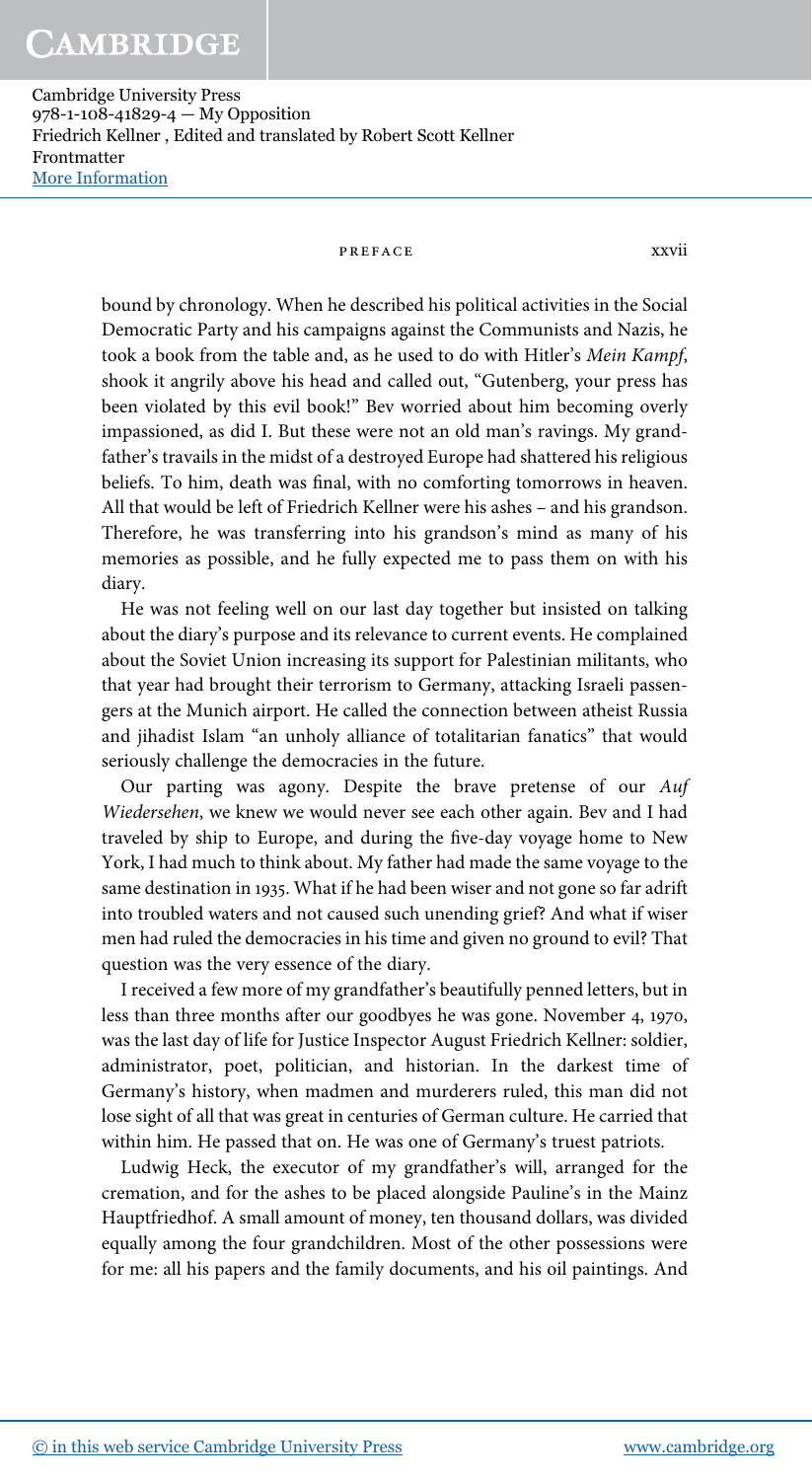#### xxviii My OPPOSITION

though I already had the diary notebooks in my possession, they were specifically listed for me in his will. Heck sent the money within the first year, but despite my repeated requests, he delayed for many years sending anything else. After six years a wooden crate of documents and belongings arrived with a note from Heck:"It is a comfort for me to know I have fulfilled your grandfather's wish and the family belongings are in good hands." <sup>12</sup> But Friedrich Kellner's wish had not been fulfilled, which I would discover thirty years later.

Further attempts to contact my half-sister in France were unsuccessful. I eventually would learn that on April 12, 1970 – between the deaths of our grandparents that year – Margrit gave birth to a son out of wedlock and named him Alexandre William Kellner. Giving her child over to foster care, she moved to the Montparnasse area on the left bank of the Seine, where, among its artist colonies and unrestrained nightlife, she would live but five more years. The specifics of her death in the certificate sent to me from Paris were few but profoundly sad: On the Sunday morning of December 21, 1975, Margrit's lifeless body was found on a street not far from her apartment. She had died six or seven hours earlier, around 2 a.m., evidently of exposure to the freezing night air. She was twenty-eight.

### Promises to Keep

The diary project, which included supplemental essays, documents relating to Friedrich's resistance, and family histories, was daunting: thousands of pages of handwritten Sütterlin script had to be transcribed into modern German; research was needed for the people, places, and events in the diary; and the source of each news clipping had to be determined. Moreover, I would need to create a biographical narrative to provide the vital context, the tragedies and triumphs of Friedrich and Pauline Kellner's lives. Friedrich had deliberately left out personal matters from his diary in order to focus on the important issues.

Easier to fulfill was the promise I made to my grandmother. While teaching at Texas A&M University, I formed a student club to sponsor an entire village of children through the Christian Children's Fund. The actress Sally Struthers, spokesperson for the Fund, came to the campus to help get the "Village of Hope" campaign started.<sup>13</sup> Thousands of students participated in the fundraising and sponsored 125 children in a village near Amaga, Colombia, for a two-year period. News stories in the Houston Chronicle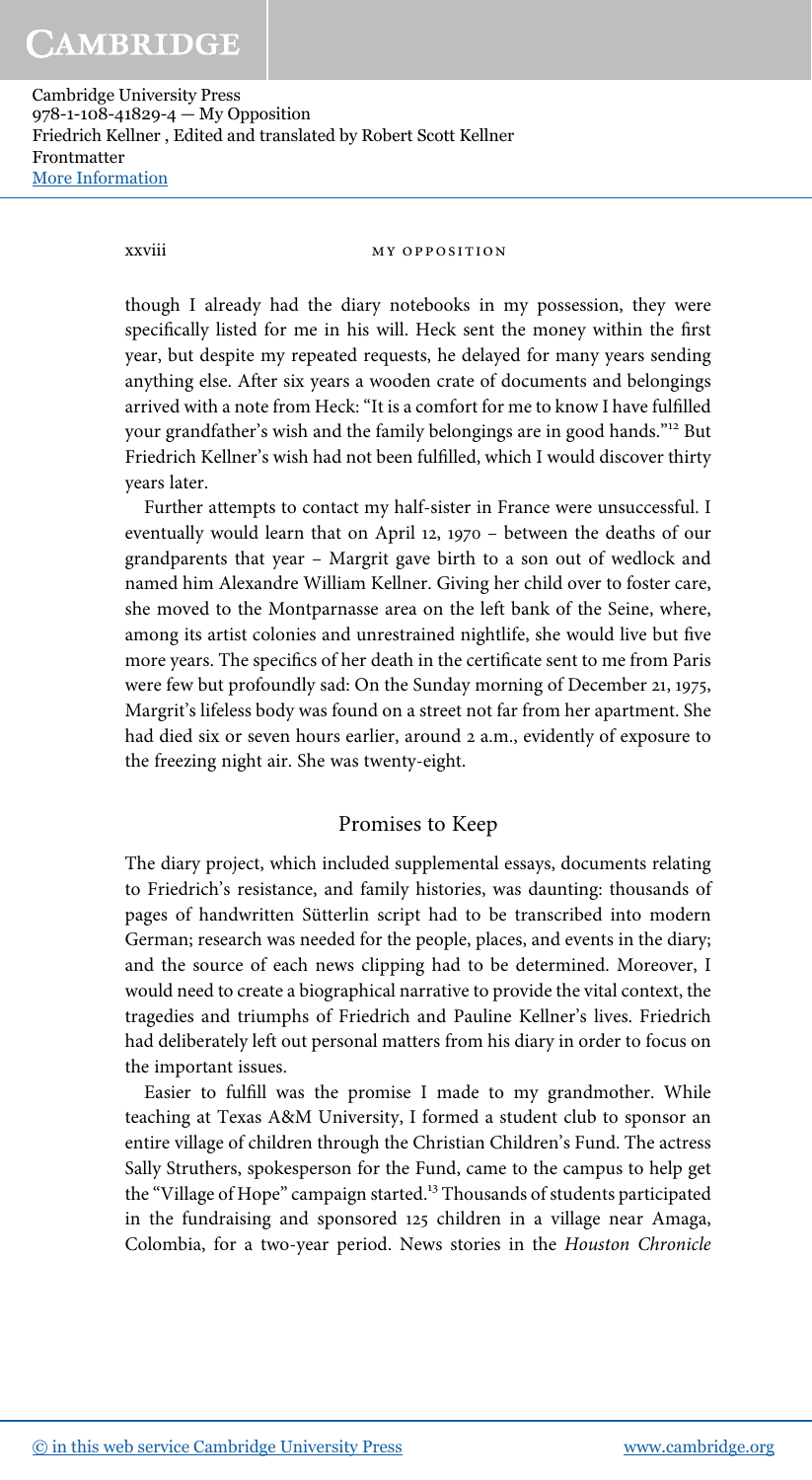#### preface xxix

and elsewhere about our efforts inspired other American universities to lead similar campaigns, and I could imagine Pauline Kellner's nod of approval.

Eventually I was able to persuade the editor of the Chronicle to take an interest in the diary. On February 21, 1993, the newspaper published a fourpage feature article in its Sunday magazine, replete with photographs of diary pages and of my grandparents. The headline declared the diary "may have parallels for today's Germany." I sent copies to the newly built United States Holocaust Memorial Museum in Washington, DC, and to Yad Vashem in Jerusalem. With anti-Semitism and Holocaust denial on the rise, I felt certain these institutions would help me transcribe the diary and get it published. The museum archivists, keen to add the diary to their collections, responded quickly but offered no guarantee to publish it.

I sent the article to the movie actor and producer, Kirk Douglas, asking if he would produce a documentary about it. "I agree with you – the content of these diaries should be revealed to the world," he wrote in his positive response of April 2, 1993. But in concert with Michael Berenbaum, a director of the Holocaust Museum in Washington, Mr. Douglas pressured me to give the diary to the museum. On April 21 he wrote,"I would continue my interest in this diary when it goes to Washington." I was tempted. It seemed an honorable way to be relieved of a heavy responsibility: to give it into the care of an important institution and a legendary personality. But the museum had already turned down my request to publish the diary, and Hollywood producers often sat on scripts and projects for years, only to abandon them. As it happened, Mr. Douglas suffered a stroke and had to drastically reduce his workload. Had I agreed to his terms, Friedrich Kellner's writings, his warnings to the generations, might have been consigned to oblivion among the tens of thousands of other unpublished documents in the museum's archives.

In 2001, on September 11, America was brutally reminded of Pearl Harbor. I spurred my efforts to finish my transcriptions and collect the information I needed for the biography. My father's army records arrived with an explanation that numerous documents had been damaged or destroyed in a major fire at the National Personnel Records Center in St. Louis in 1973.<sup>14</sup> What remained of my father's file (with the burned edges visible in the photocopies) gave evidence to his duplicity and wrongdoing: being reduced in rank from sergeant to private, stealing from his comrades, deserting his post. The twenty-page FBI report was particularly helpful as it detailed his movements in America from 1935 until 1943. For oral histories, I located Ursula Cronberger, the young woman from the train station in 1960 who had led me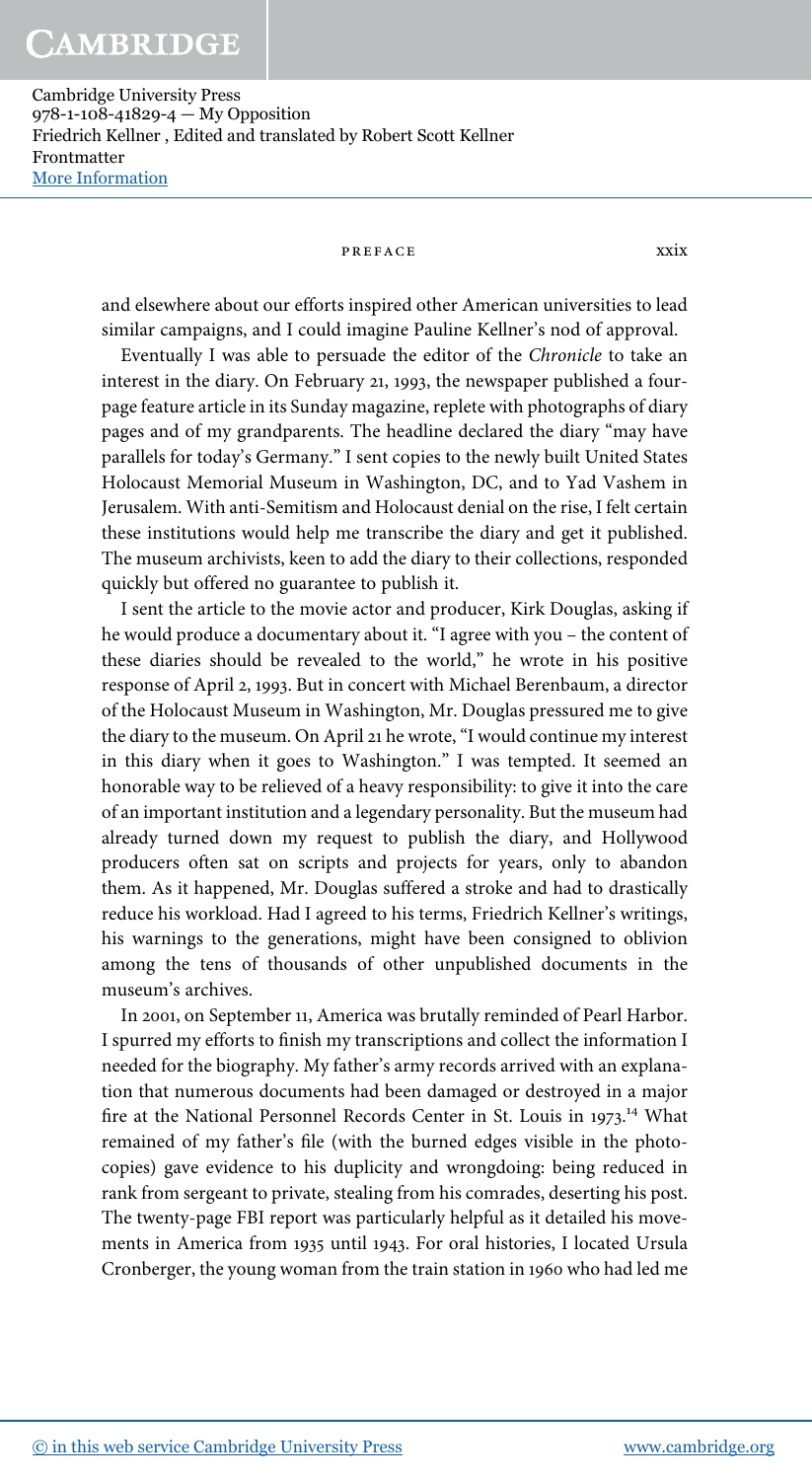#### xxx MY OPPOSITION

to my grandparents, and Else Gross, the Laubach courthouse maid, who knew my grandparents well; she was living in Baltimore. In San Diego lived John Peter Abt, whom my grandparents had helped when he was nine months old, along with his parents, to safely leave Germany. I renewed correspondence with Ludwig Heck and others in Laubach; and I wrote to Vaigle, Preuss, and Kellner cousins in Germany, Switzerland, and Sweden. The compact biographical narrative I had anticipated grew in scope.

The difficulties of getting the diary into print were not overcome until I sent my narrative and numerous pages of transcriptions to an American leader who had piloted combat aircraft in World War II, and who, as president of the United States fifty years later, forged a worldwide military coalition to restore sovereignty to Kuwait. George H.W. Bush realized the perceptive observations in the diary needed to be brought to the public. In April and May 2005, Friedrich Kellner's diary and assorted memorabilia were on display in the rotunda of the George Bush Presidential Library and Museum in College Station, Texas, to commemorate the sixtieth anniversary of V-E Day, Victory in Europe.

News stories about the exhibit led to a collaboration with the Holocaust Literature group at Giessen University to complete the transcription into modern German, do the necessary research, and obtain funding for publication. At my suggestion, members of the group sought an oral history from eighty-five-year-old Ludwig Heck, executor of my grandfather's will. During the interview Heck revealed he had the missing diary notebook and a few pre-war essays, saying he had received them from my grandfather shortly before he died. He had no explanation for the many questions that arose: who returned the stolen items in those final days of my grandfather's life when he was too ill to communicate with me; what happened to the bulk of the pre-war essays and the missing pages from the notebook; why were the papers not sent to me immediately in 1970, or at least in 1976 after the six-year delay in getting the other material to me – or sent to me any time during the following decades; and why was there no mention of the notebook and essays in the highly detailed nine-page inventory Heck had made of my grandfather's effects, an inventory verified and countersigned by Erwin Ganglberger (my aunt Katie's son, and therefore stepson of her partner, Willi Weber, who had stolen the papers)?

Well acquainted with each other, Heck, Ganglberger, and Weber had been comrades in arms in the Wehrmacht and could not have been happy with Friedrich Kellner's depiction of the army's depredations. But whatever the circumstances for the long delay in the documents' return, I am chastened by